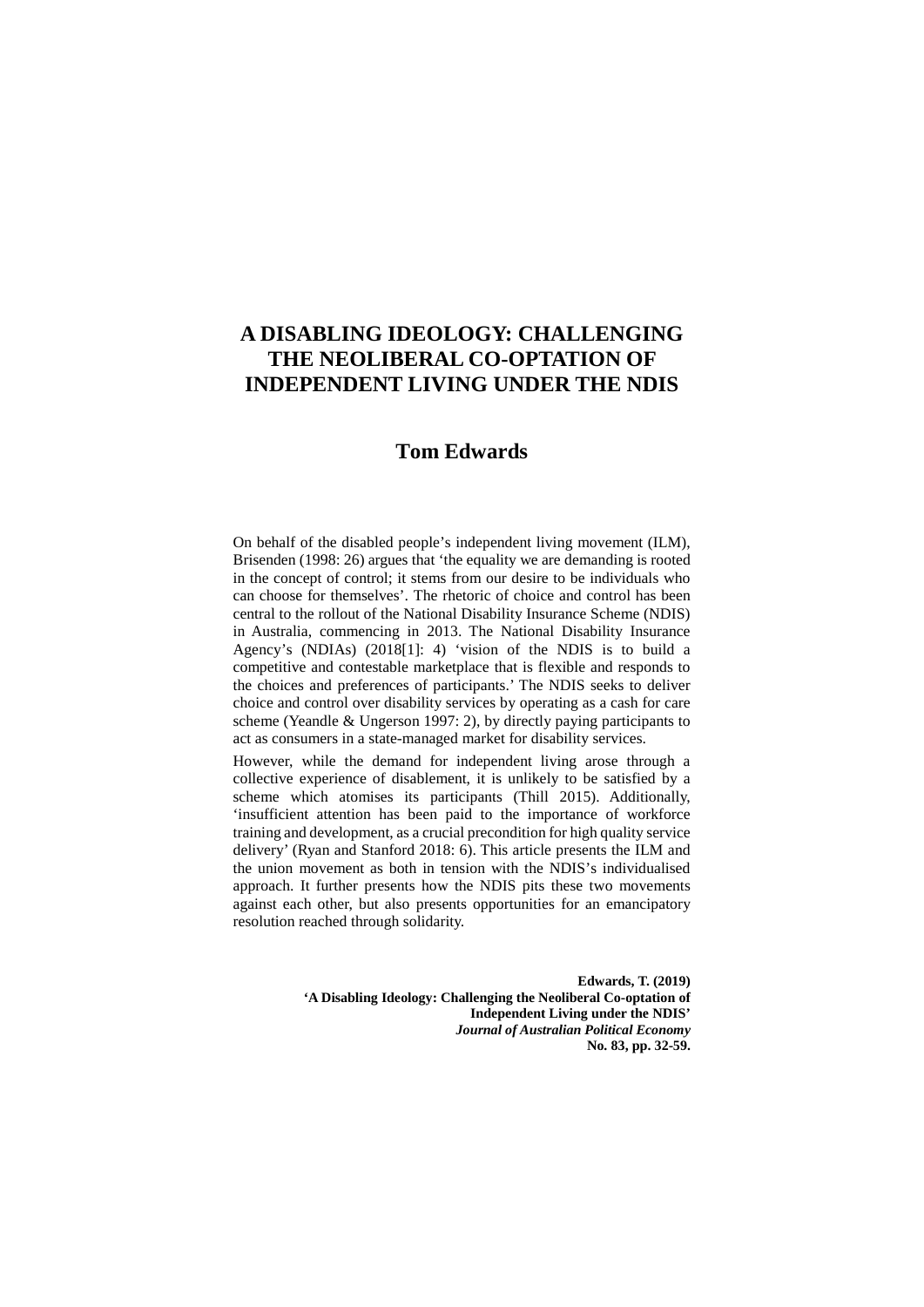## **Context**

Almost 1 in 5 (4.3 million) Australian citizens and permanent residents are disabled (ABS 2015). Of this number, around 460 000 are under 65 and have a 'permanent and significant' impairment, making them eligible for the NDIS (NDIA 2018[1]: 10). Aboriginal and Torres Strait Islander people are nearly twice as likely to be disabled as non-indigenous people (ABS 2015). Around 1 in 5 disabled people have a mental or behavioural impairment compared to 4 in 5 with a physical impairment (ABS 2015). Almost 2 in 3 disabled people require assistance with daily activities (ABS 2015). Disabled people are around 30 percent less likely to be employed than non-disabled people, and 1 in 12 disabled people reported discrimination or unfair treatment over 12 months (ABS 2015). While 37 percent of those employed are managers and professionals, 45 percent of disabled people are living near or below Australia's poverty line (ABS 2015, PWC 2011: 3). Outside of the state, disabled people are represented independently, by their families, disability workers, and diverse government-funded Disabled People's Organisations (DPO) (see DPOA 2019).

Prior to the NDIS, disability services were predominantly set within programmes determined by States and Territories (AIHW 2017: 3). Community sector organisations competitively tendered for 'block funding', then disabled people could apply for access to services. Community sector 'shared accommodation' existed alongside separately funded state-operated shared accommodation. That system was challenged by the 2010-2020 *National Disability Strategy*, intended to support Australia's compliance with the UN *Convention on the Rights of Persons with Disabilities* which recognises rights to social inclusion, independence and freedom of choice (Buckmaster & Clark 2018). The Productivity Commission's framework for the NDIS emerged from this strategy (PC 2011, Buckmaster & Clark 2018).

Under Australia's federal system and the *NDIS Act 2013*, the NDIS is governed by a council of Commonwealth, State and Territory ministers and treasurers (NDIA 2018). The no-fault NDIS will more than double service funding, receiving a projected \$22 billion by 2020, split halfway between state and federal governments (COA 2015: 234, Carey *et al.* 2018: 21). The independent NDIA is authorised to rollout the scheme and approve individual support packages considered 'reasonable and necessary' for reaching participant-set goals, objectives, and aspirations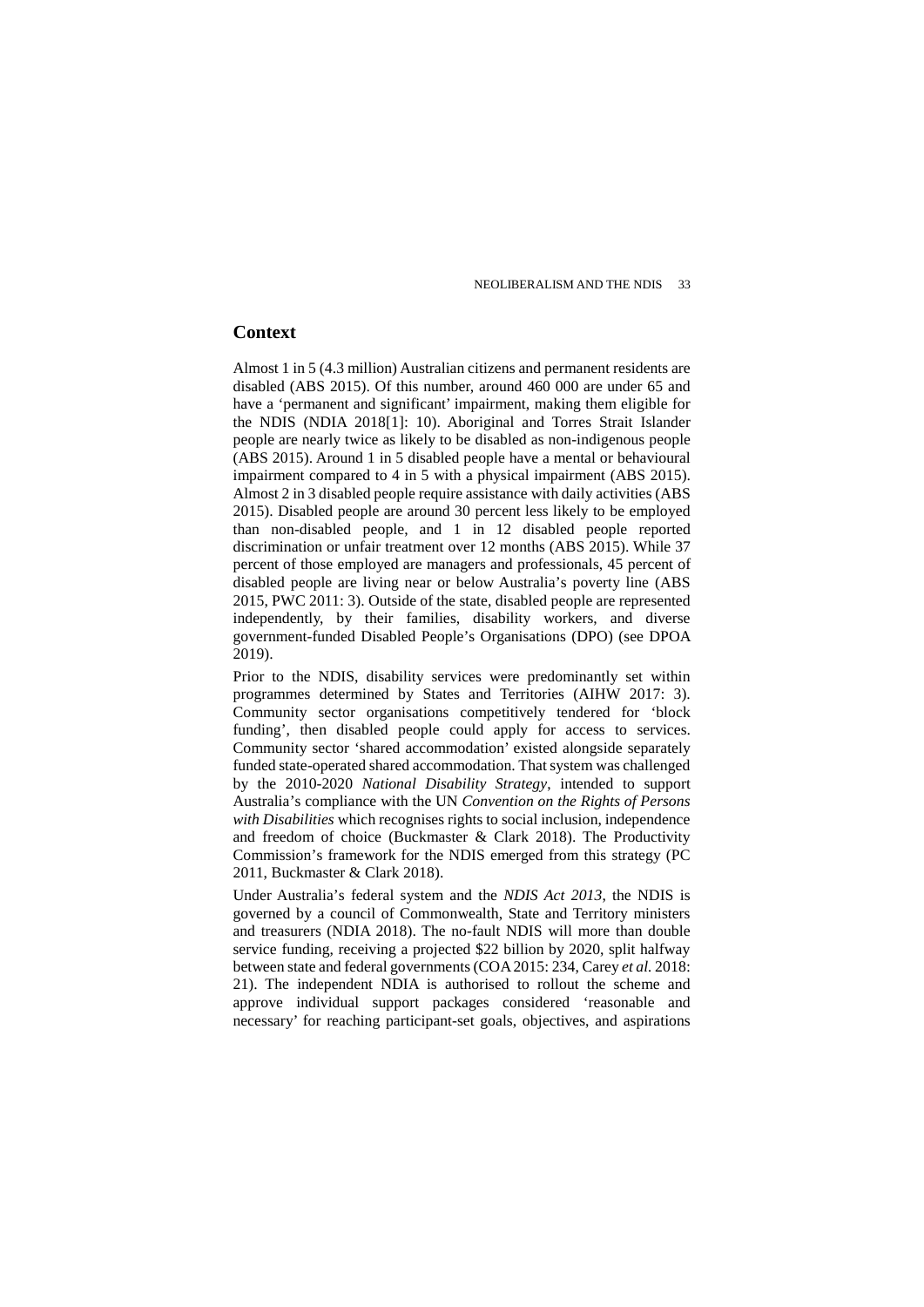(Buckmaster & Clark 2018). The state-managed market for services thus consists of demand levers, for example, disabled people's individual packages, and supply levers, for example, registered organisations and maximum prices for services determined by the Reasonable Cost Model (RCM) (Cortis *et al.* 2017: 4). Organisations are predominantly community sector not-for-profits; however, for-profits are emerging including 'Uber-style' platforms (David & West 2017: 337-8). Under individual State and Territory agreements, state-run shared accommodation is transferring to the community sector, and the last institutions continue the process of closing (e.g. FACS 2017, FACS 2015: 78). Following pressure from diverse stakeholders, in March 2019, the Liberal-National Party federal government announced price increases for disability support work of up to 15.3 percent (NDIA 2019), despite the official plan to deregulate prices over time (NDIA 2018[2]: 6).

Analysing the NDIS from a political economic perspective needs careful consideration. This can proceed in three steps: examining how the NDIS relates to the state, disabled people and disability workers.

## **The NDIS and the state**

The cash for care disability programs which sprung up in Europe in the 1990s, Ungerson (1997: 375) argues, arose from an ideological alliance between the independent living movement (ILM) and the neoliberal 'new right'. The new right supported independent living because it 'promote[s] the key objectives of choice and efficiency, which, the new right argues, are uniquely available through the operation of markets' for disability services (Ungerson 1997: 375). Ungerson presents the ILM as a powerful social force in the cash for care transformation: politically they are 'centre stage', while '[t]he new right appears to be in decline currently in Europe, although their legacy of marketized services holds firm'. The political success of cash for care was due to its resonance with neoliberal values. In Australia, the NDIS marketisation of disability services was led through parliament by Australian Labor Party politicians, showing that the new right far from monopolises neoliberal policymaking. To complicate matters further, ALP Prime Minister Julia Gillard (2012: final para.) argued that 'The NDIS will stand alongside the minimum wage, the age pension, Medicare and universal superannuation as one of the great Labor pillars of social justice.' A more nuanced political economic view of the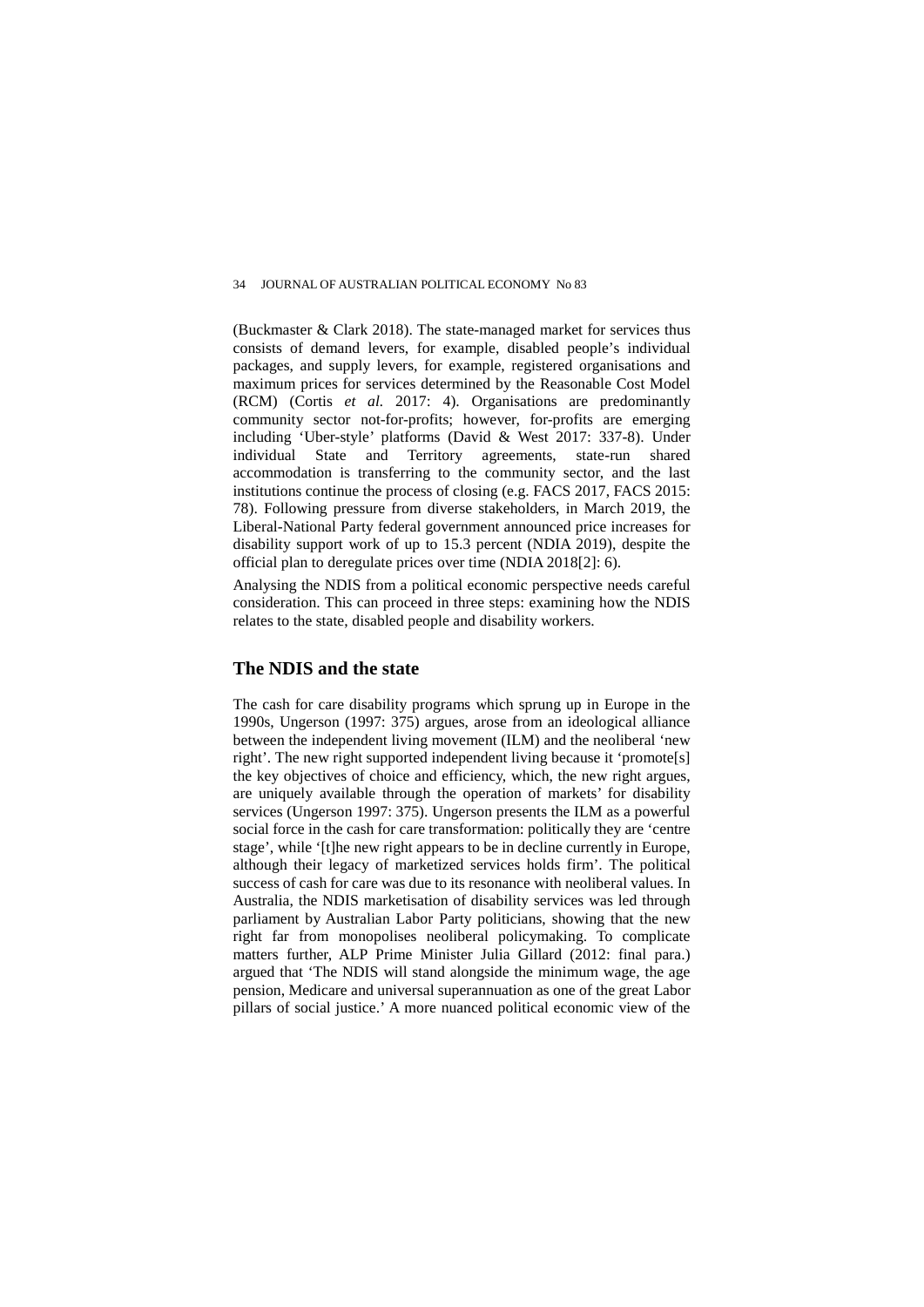NDIS could see it as having been built in the context of 'neoliberalisation that is significantly conditioned by the inherited institutional architecture of any given nation-state' (Cahill 2014: 119).

Miller and Hayward (2017: 142-3) present the NDIS, paradoxically, as a massive funding increase amidst austerity. They argue that the state's real rationale for the NDIS is to attract 'new sources of growth and employment' in the 'post-manufacturing and post-mining boom'. Conversely, the state's rationale for marketising disability services is questioned, considering failings in the vocational education market. They therefore suggest that the NDIS' neoliberal elements – 'insurance, investment, individual choice and markets' – are a politically correct 'privatised guise' hiding more rational Keynesian-style state interventions. According to Millar and Hayward (2017: 143), 'We now live in a twilight zone caught between a commitment to private markets that are not well suited to deliver excellent social policy outcomes and the reality of governments needing to increase their levels of intervention and subsidy to make them work.' They implicitly characterise neoliberalism according to the normative neoclassical framework of competitive 'free' markets, assuming that state interventions and economic planning represent departures from neoliberalism.

Cahill (2014: x) is critical of such characterisation, arguing that the state was always central to the development of capitalism, and neoliberalism is no different. While Miller (2017: 97) suggests the convergence of monetarist policy with state financed and managed markets is novel, Spies-Butcher (2014: 26) argues that Medicare's private practice model already embodies a 'philosophy […] that governments could retain control in a privatised economy'. Presenting neoliberalism as a set of irrational ideas, Cahill (2014: xi) warns, offers 'unfounded optimism to progressive forces about the imminent decline of neoliberalism', foolheartedly thought to be achieved by presenting 'better' ideas to policymakers. For example, the Productivity Commission's instrumental 2011 report failed to represent submissions highlighting risks to workers (Macdonald & Charlesworth 2016: 634-7), reflecting its neoliberal 'common sense'. Therefore, the NDIS is hybrid because marketisation is 'structured and constituted' by the 'norms, conventions and rules' embodied in Australia's institutional arrangements, including universal human rights and capitalist profit motives arising from class and social struggle (Konings 2008: 255). Economic decisions about the NDIS are therefore value-based and political, not purely rational nor pragmatic.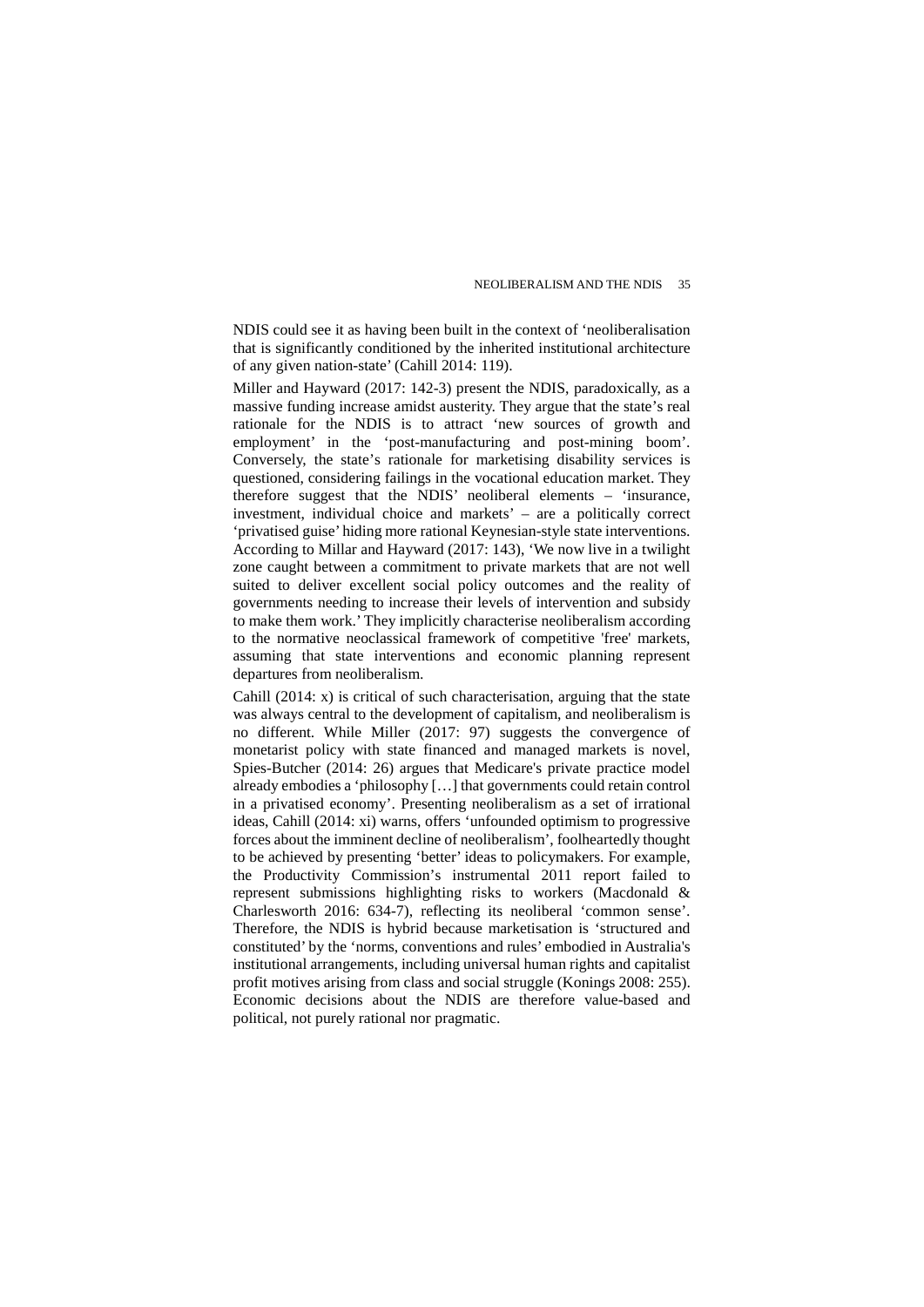## **The NDIS and disabled people**

Despite Brisenden's (1998: 26) call for choice and control, Thill (2015) questions the emancipatory potential of a services market. According to Ungerson (1997: 375), the ILM and the new right jointly argued that, by empowering disabled people as sovereign consumers of services, direct payments 'could chip away at, if not topple, economic and cultural oppressions'. This argument stems from a long history of abuse and control over disabled people within state-determined services which provided little to no choice or independence. For example, Australia's landmark 2009 *Shut Out* report revealed that disabled people significantly viewed services as a 'barrier to, rather than a facilitator, to their social participation' (David & West 2017: 336). However, sceptical that markets will deliver independence, Thill (2015: 15-17, 23) contrasts voice, 'emerging from the collective claims of social movements', with consumer choice, which is 'individualistic and market driven'. Thill argues that 'by making choice and control (rather than voice and listening) the main strategies for service reform, the NDIS places the burden for systemic change onto individual disabled people'. Thill therefore historicises independent living as a collective achievement of disabled people, suggesting that the NDIS risks undermining collective voice by positioning disabled people as consumers. Under the NDIS, disabled people 'are more likely to be offered limited opportunities for consumer choice rather than rights to recognition, presence, participation and voice in the public sphere'. The argument is that by formulating independence through market logic, where social change occurs by voting with your wallet, the goalposts for independence are moved and the concept becomes less emancipatory. The NDIS is portrayed as 'a liberalism that enshrines personal choice as the baseline of political emancipation' (Power 2009, in Woodhead 2012: 247).

Needham and Dickinson (2018: 736, 742, 745) argue that the political success of the NDIS relied on its 'social investment' policy narrative, based in the actuarial mechanisms used in calculating funding. In contrast to disability welfare, traditionally targeted at the immediate needs of a minority group, the NDIS represents cost-effective social investment insuring the greater public against the calculated risk of future impairment. According to one official, the NDIS is a 'system that rigorously managed costs, a system that knew how to get the benefits of early intervention'. The investment narrative is also championed by the Productivity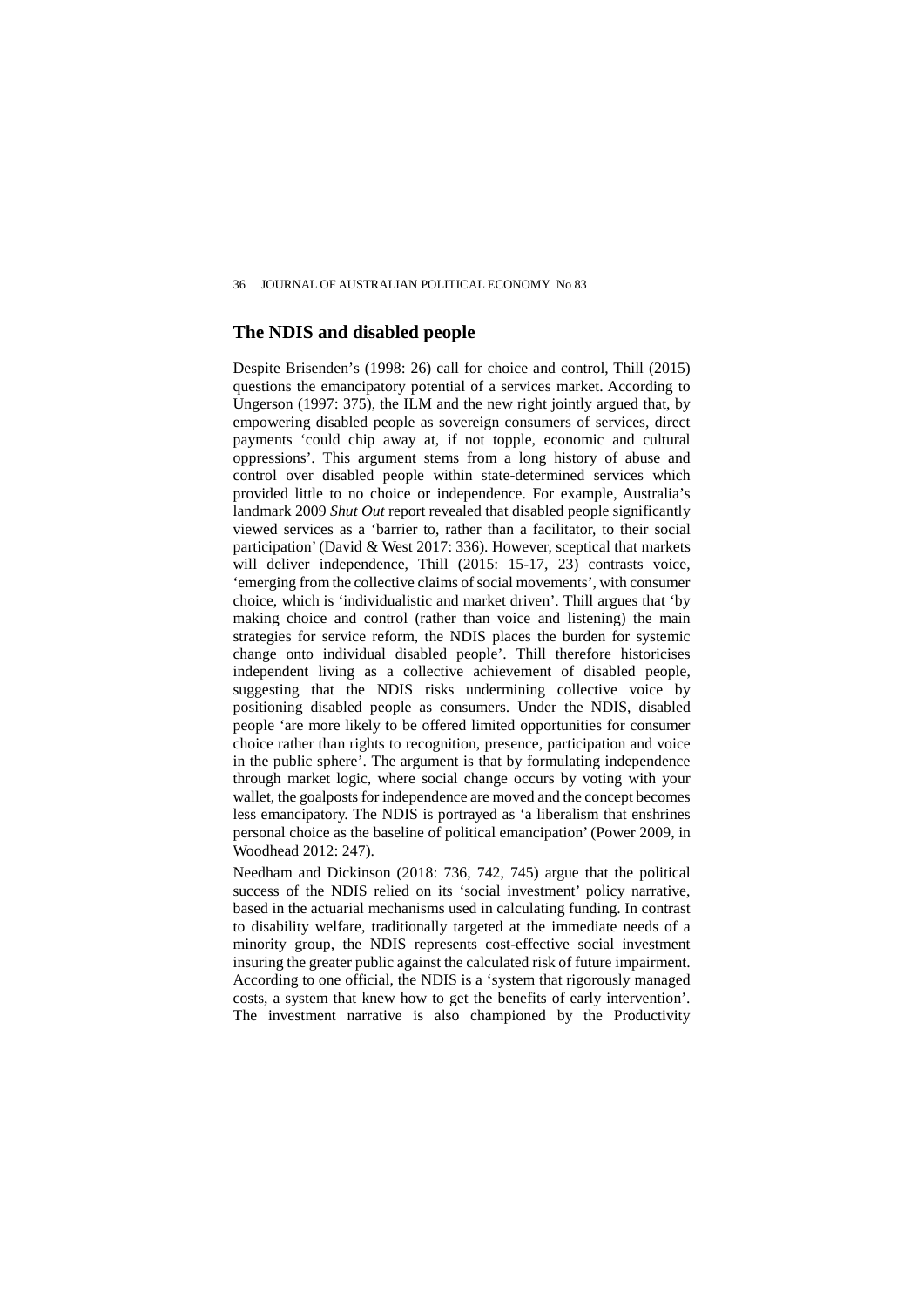Commission (2011: 7, 54-5): 'from an *economic* perspective, the benefits of the NDIS will exceed the costs', thus the state is constructed as a corporation rationalising funding according to projected returns. Needham and Dickinson argue that social investment is in tension with human rights because it shifts the focus from disabled people's immediate needs to future social risk. This tension is presented in contrast to Thill's (2015) tension between citizen versus consumer, as Needham and Dickinson (2018: 736) argue that 'aspects of citizenship and consumerism are intertwined – there is an emphasis on customized services as well as rights and inclusion – suggesting that the policy is aimed at a hybrid citizenconsumer'. However, just as the consumer subject is empowered, within limits, to participate socially, investment benefits some disabled people by focusing on early intervention and outcomes. This suggests that both tensions (citizen/consumer and investment/human rights) are dialectical, in opposition but also reinforcing each other.

The NDIS presents another tension between choice versus care*,* according to Malbon, Carey, and Dickinson (2017). They draw from Mol (2008) who theorises this tension for diabetes patients, arguing that consumer choice creates poorer outcomes than care, idealised as a 'process-based relationship' with 'strong mutual communication and adaptation' between patients and caregivers (Malbon, Carey & Dickinson 2017: 3). However, Mol's 'choice versus care' binary changes character in relation to independent living for disabled people because care is associated with a history of paternalistic services complicit in human rights abuses. Independent living challenges the 'medical model' of disability which casts disabled people as patients and legitimises determination over their lives by government bureaucrats, doctors and social workers (Brisenden 1998). Malbon, Carey, and Dickinson (2017: 13) argue that, despite choice being central to the original NDIS design, the sharing of accountability for service quality exists through a logic of care, resulting in a 'hybrid scheme'. This analysis alludes to a common criticism of governments for using independent living as a convenient excuse to outsource their responsibility over disabled people to the market (Slorach 2016: 238, Gooding 2016: 41), continuing their historic abuse of this responsibility. The NDIS 'participant' terminology indicates that users can choose to participate in a different system, which is untrue for the vast majority who rely on it. While care is problematic for independent living, its institutional apparatus protects disabled people against the market's vicissitudes.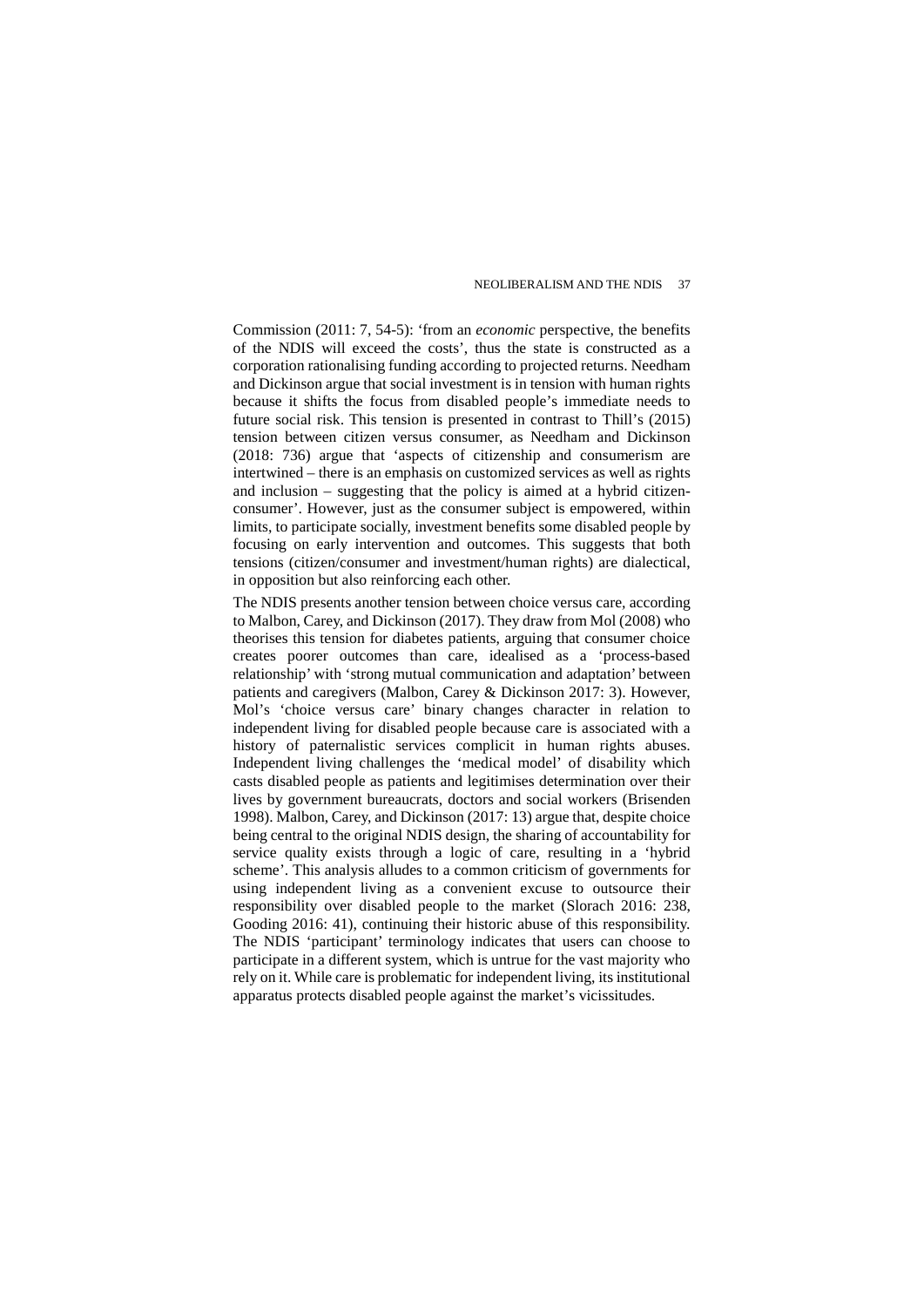## **The NDIS and disability workers**

One of the sharpest tensions presented by the NDIS is between the commodification of services and the conditions of disability workers. Macdonald and Charlesworth (2016: 639) argue that the more costcontainment underpins cash for care, the more working conditions are eroded. They find that the under-pricing of services through the Reasonable Cost Model (RCM) devalues and deskills work; according to one service provider, 'one of the biggest problems is the same low rate even for complex clients […] there's not much money left over to develop a workforce. In the longer-term we just won't have the skills'. Green and Mears (2014: 32) see a rift between the identity of support workers in Australia, 76 per cent of whom have 'at least a Certificate III qualification [… and a] growing demand for career paths', and the reality of the scheme, which offers low pay, few training and career-path opportunities, and tends toward casualisation. The Fair Work Act and industry award are in tension with the RCM but still effectively regulate it to maintain workers' wellbeing, therefore services are never fully commodified. However, the award is under pressure and increasingly difficult to enforce; as one service provider observes, 'the existing sector awards just don't match the flexibility the clients want' (Macdonald and Charlesworth 2016: 640).

While challenging the non-market Fair Work institution, commodification reinforces other non-market institutions against the labour rights of women. 'Two feminist policy analysts' interviewed by Miller (2017: 106) argue that the RCM undervalues the 'behind the scenes' work of community services, continuing the historic undervaluing of 'women's work'. By devaluing the work of a female dominated industry and thus lowering women's social status, the RCM is intertwined with patriarchy and challenges the Australian Services Union's (ASU) successful Equal Pay campaigns. This contrasts with the effects of early cash for care programmes which formalised and remunerated formerly unpaid care work performed at home (Ungerson 1997: 362-3). That care commodification once challenged patriarchy, while now Equal Pay is embedded in Fair Work, further demonstrates the dialectical nature of these tensions.

The ideological tensions embodied in the NDIS reflect movements between political economic forces of commodification, social protection, and emancipation. While the NDIS represents a gateway for disabled people out of historically oppressive care institutions, cash for care shapes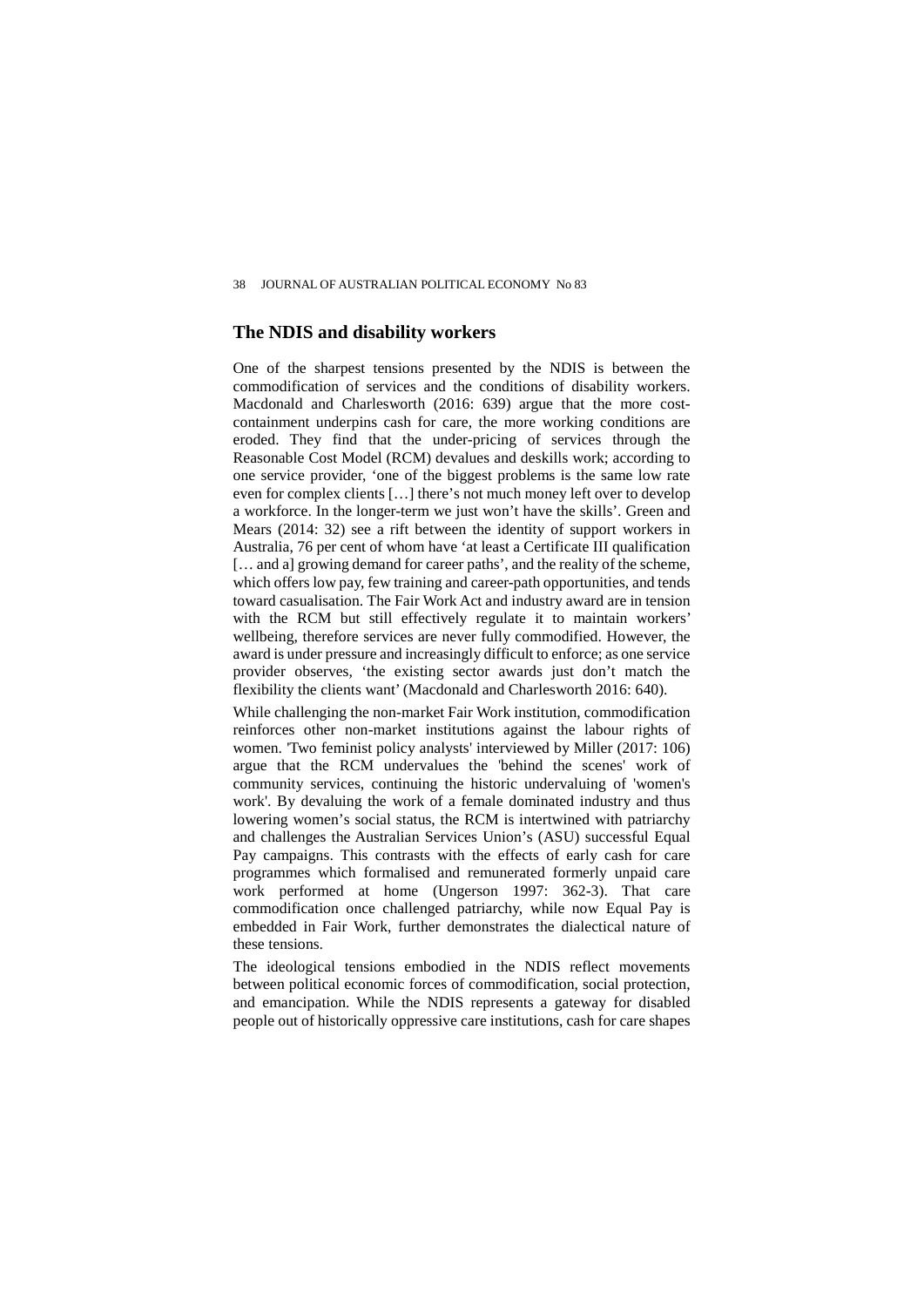and limits the scope of independent living and challenges existing institutional protections for disabled people and disability workers. Therefore, while elements of the NDIS embody market principles like consumer sovereignty and economic rationalism, the scheme is structured and deployed by social and cultural institutions embedded in struggle. This characterisation of neoliberalism as 'always embedded' in society stems from Polanyi's (1944, in Fraser 2014: 543) argument that the commodification of labour, land and money is socially destructive and necessarily met by an oppositional movement to regulate it. Fraser (2014:<br>551) complicates Polanyi's classic 'double-movement' of 551) complicates Polanyi's classic 'double-movement' of commodification versus social protection by adding a 'third pole of social movement': emancipation, which recognises challenges to non-market institutions which are historic sites of domination and oppression. Fraser's retheorisation of Polanyi thus explains the hybrid, dialectical nature of the NDIS as it embodies tensions between market versus state, consumer versus citizen, insurance versus human rights, choice versus care, and commodification versus workers' rights. While Fraser's triple-movement reveals the social struggles producing tensions, it does not explain the historical processes whereby ideologies and social groups become dominant and maintain power despite contradictions. To explain that, and to strategize the emancipatory resolution envisaged by Fraser, this article will employ Gramsci's concept of the integral state.

#### **Political economic framework**

How do the ideological tensions in the NDIS relate to historical change in the disability sector? Why haven't all these contradictions torn the scheme apart and transformed it into something new? The Italian Marxist theorist and political leader, Antonio Gramsci grappled with these types of questions in the 1920s and 1930s amidst failing revolutions and what he paradoxically saw as the working class consenting to their own exploitation. He asked how 'coercion and consent interrelate to enable the stability and reproduction of the capitalist organization of society' (Cahill 2007: 221). In developing an explanation for this phenomenon, Gramsci brought together an appreciation of 'ethico-political principles alongside economic factors', treating ideology as 'something historically produced, as a ceaseless struggle' (Gramsci 1996, in Morton 2005: 446). Gramsci explored the 'who' of power and the 'connection between class identity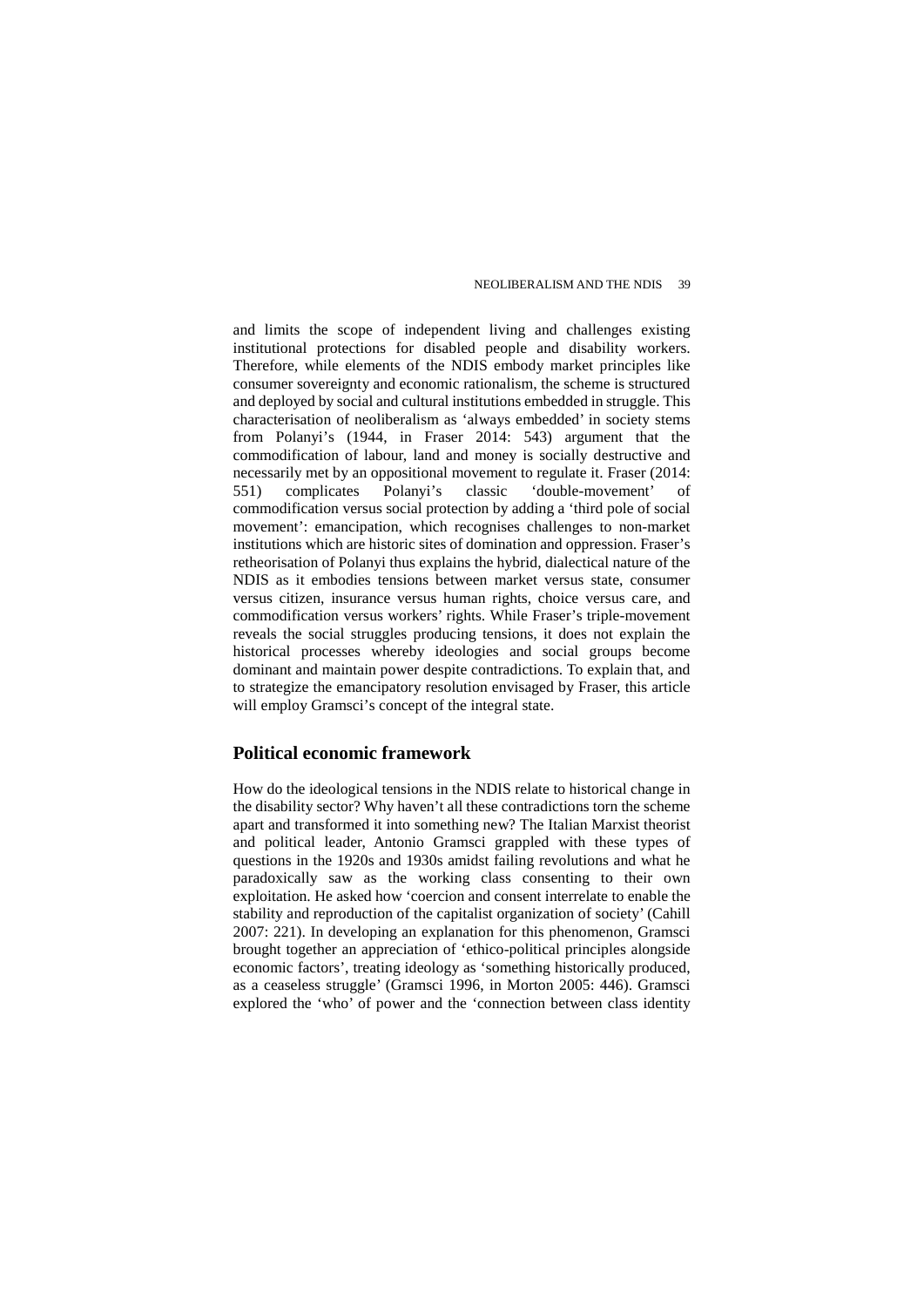and the realm of ideology' (Morton 2005: 443) and therefore his theories are a method of understanding Fraser's triple-movement within the flesh and blood struggles of distinct groups of people. Gramsci prompts us to 'consider how changing production relations give rise to particular social forces that become the bases of power within and across states and within a specific world order' (Cox 1987, in Bieler & Morton 2004: 89). This approach is germane to analysing the relationships between social forces and changes in the production of disability services and can identify the processes through which social groupings generate themselves while in struggle over the NDIS. This method of class analysis is 'generative', it stresses 'the processes building social groupings, rather than the categories they produce; and on the activity of people, not merely their location in social space' (Connell 1977: 5).

Gramsci's Marxist theory of politics responded to a loss of faith in historically deterministic interpretations of Marxism and the need for a 'political strategy of transformation' into socialism (Hobsbawm 1982: 26). Gramsci argues that the ruling class maintains supremacy through a combination of coercion, understood as the physical domination of the state, and consent, produced by the perpetuation and reinforcement of the dominant ideology through civil society. He argues that institutions like the Church, education and unions have a cultural impact on social relationships and the way people interpret and participate in work and society. Today, there is much discussion of how mass media, advertising, and social media impact on how we form identities and connect with each other. Additionally, the community sector, which includes disability support and advocacy, children's out of home care, women's refuges, and LGBTIQ+ rights organisations, has an important role in social reproduction materially and ideologically. Gramsci (1971: 244) writes, 'the state is the entire complex of practical and theoretical activities with which the ruling class not only justifies and maintains its dominance, but manages to win the active consent of those over whom it rules'. This extended conception of the state, known as the integral state, emphasises the political purpose of the perpetuation of ideology through the institutions of civil society, which function as hegemonic apparatuses. In this respect, the NDIS perpetuates dominant ideology and has a role in maintaining neoliberal hegemony, its core value to the ruling class. The integral state is ethical and cultural because it functions to shape the ideology of the population to support the needs of production and thus the interests of the ruling class (Gramsci 1971: 258). However, because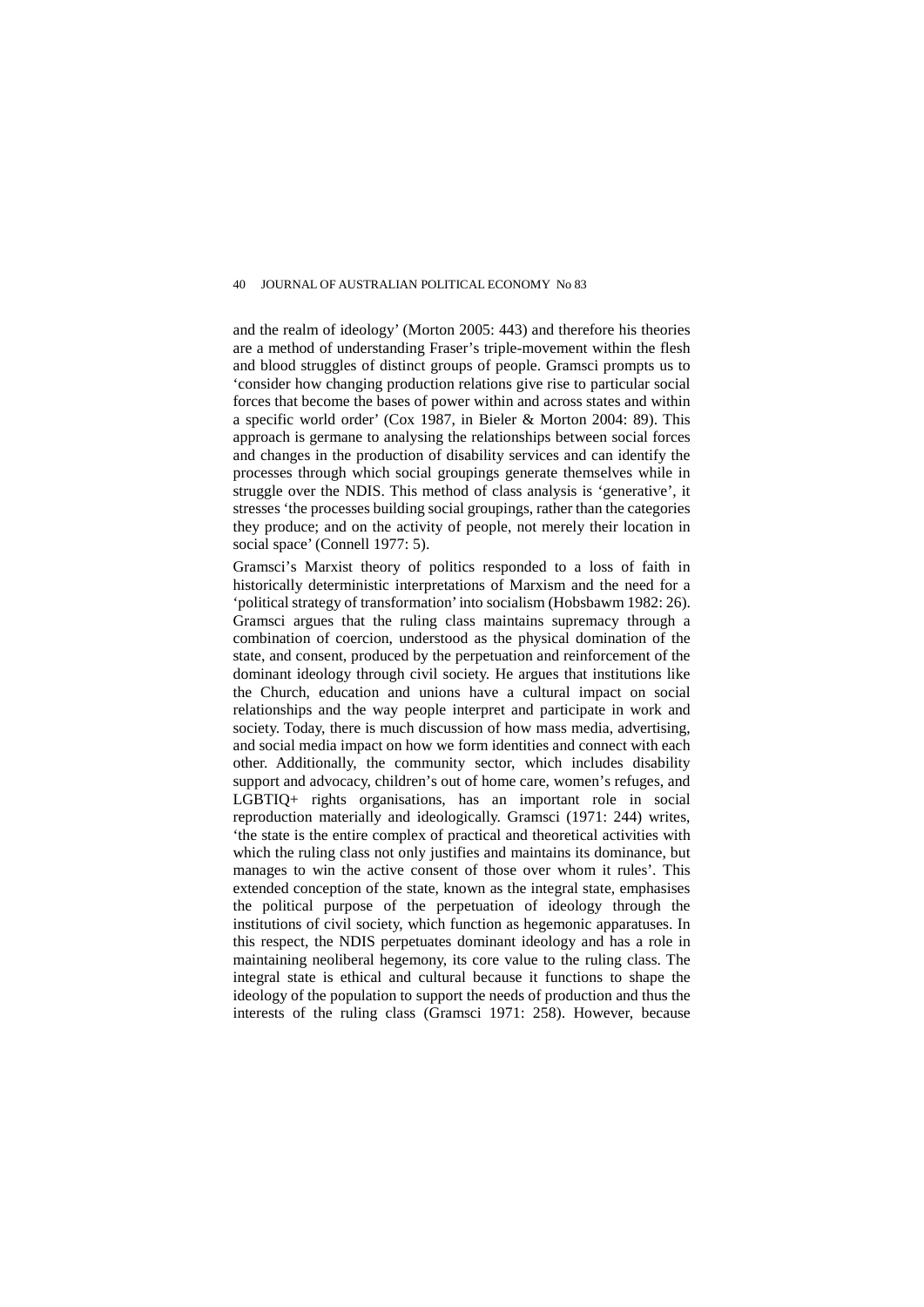ideology cannot erase people's own observations and experiences, 'The dominant group is co-ordinated concretely with the general interests of the sub-ordinate groups' (Gramsci 1971: 161). Therefore, the integral state presents a broad subject of analysis for questioning the class nature of social participation in the neoliberal transformation of the disability sector. The diffusion of power throughout the integral state gives groups which do not organise as the working class a vital role in the class struggle over ideology and the productive sphere. This is because the maintenance of hegemony partly relies upon the ability of the dominant ideology to garner popular support. As such, Gramsci's theories are sensitive to the historical role of new social movements, galvanised through collective identity, in the ascendance of neoliberalism. Cahill (2014: 131) argues that 'rarely have neoliberal policies of privatisation, deregulation and marketisation been popular', and therefore asks whether 'neoliberal policy norms have been internalised outside of elite circles', asking further, 'to what extent has neoliberalism become hegemonic?' However, Fraser's triplemovement provides a schema for the co-optation of identity politics into the politics of neoliberalism, seen as the dismantling of oppressive nonmarket institutions and the emancipation of individuals by market forces. The production of hegemony through the unification of diverse groups into a 'national and popular collective political will*'*, known as an historical bloc, prompts consideration of the role of disabled people as a social force in neoliberal transformations. The reproduction of the dominant ideology to incorporate the struggles of subordinate groups is known as 'passive revolution'.

This article understands disability through the Social Model, recognising the collective identity of disabled people generated through the social process of disablement. This is necessary for understanding the social force generated by disabled people and the role of ideology in their oppression. The Social Model was developed by Western disabled activists in the 1970s and 1980s who increasingly dismissed 'the individual, medicalized understanding of disability [… and] reflecting on their experiences of discrimination […] focused on the organization of society rather than individual functional limitations or differences' (Oliver & Barnes 2012: 164). The Social Model uses the term 'disabled people' because people are disabled by a society which 'fails to remove barriers and facilitate participation of people who have needs due to body impairments' (Fisher & Jing 2008: 172). Shakespeare (2014: 46) criticises the Social Model because it 'overstates the social creation of disability,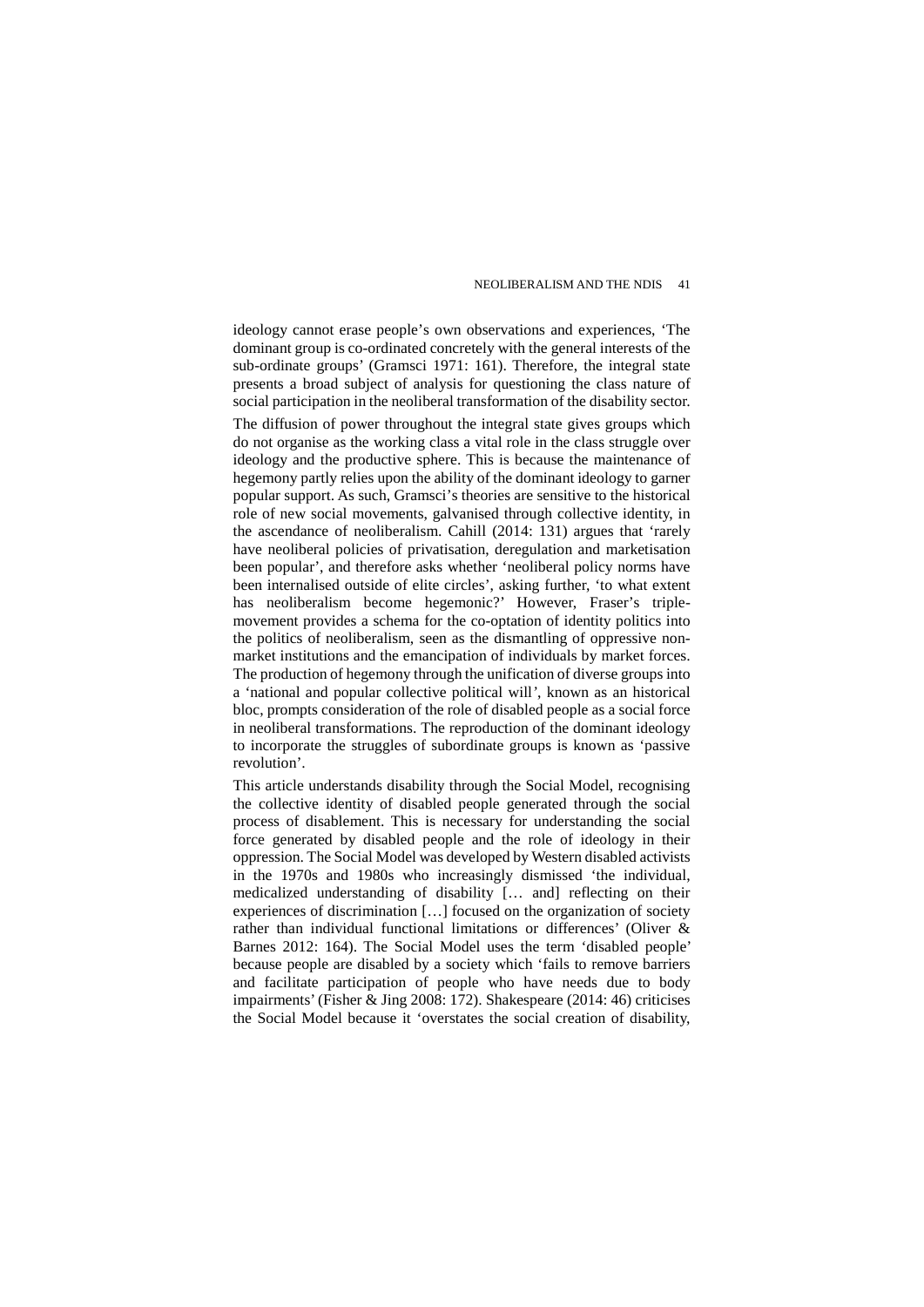and fails to give an adequate account of the complexities of disabled people's lives'. Disabled people are diverse; many would reject the notion of a collective identity. However, the ILM is testament to their collective agency, recognising that, for society to accommodate for diverse impairments, the discrimination perpetuated through disability services must end, as a vital component to challenging a disabling society. By acknowledging the social construction of disabled people's experiences and identities, the Social Model enables a discussion of 'disabling ideology'.

How does the ruling class exercise intellectual and moral leadership to generate popular support for neoliberalism? How do the working class and disabled people exercise their own leadership to build power as well? Gramsci (1971, in Vacca 1982: 37, 62) argues that a class organically develops 'intellectuals which give it homogeneity and an awareness of its own function not only in the economic but also in the social and political fields', and thus intellectuals are the link between hegemony in civil society and the productive sphere. The function of intellectuals is therefore the generation of social groupings with subjective accounts of their material interests such that they cohere into an historical bloc, which is the political constitution of hegemony, or conversely a counterhegemonic force. Intellectuals arise out of the historical development of a class or social force but are not necessarily members of that group. Gramsci (1971: 9) argued that, because everybody 'contributes to sustain a conception of the world or to modify it', they are intellectuals. However, only some have 'active participation in everyday life as an agent within the economic, political, social, and cultural fields acting as a constructor, organiser, and 'permanent persuader' in forming or contesting hegemony' (Gramsci 1971, in Morton 2007: 91-2). A generative class analysis (Connell 1977: 5) of the NDIS therefore focuses on the activities of intellectuals in their ideological leadership of social groups such as disabled people, disability workers, and the public.

What activities of intellectuals have led the construction of the NDIS materially and ideologically? What activities could challenge that construction for an emancipatory resolution? Through an historical analysis of existing primary and secondary sources, this article presents the activities of intellectuals as moments in the formation and contestation of historical blocs. The relationship between neoliberalism and the disability rights movement in Australia is analysed by exploring the process of deinstitutionalisation, broadly the replacement of large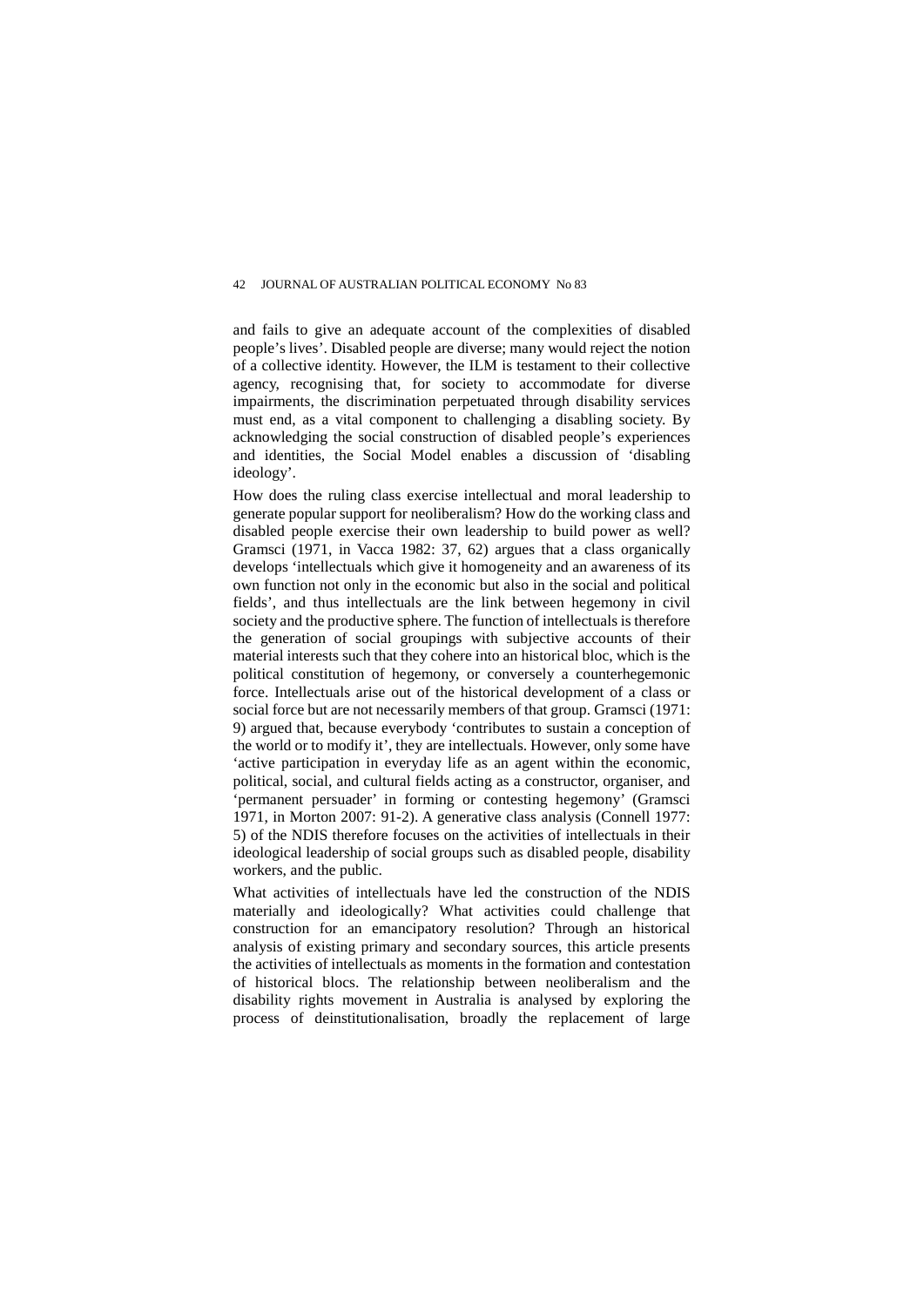psychiatric institutions with decentralised community support. Primary sources, including the 1983 *Richmond Report*, an interview and inquiry submission from the Every Australian Counts campaign, the Productivity Commission's 2011 *Disability Care and Support* report, and NDIA policies, are examined alongside secondary sources. At the same time, the Australian Services Union (ASU) and Disabled People's Organisations (DPO) are challenging the neoliberal NDIS framework by collaborating based on shared interests. The potential for them to challenge neoliberal co-optation is assessed through a primary source analysis of the ASU campaign for a Portable Training Entitlement System (PTES), an employer-led counter-campaign, government submissions, media articles, and an ILM counter-argument, plus secondary source analysis. Recommendations to the ASU and DPOs are then made based on the analysis of this data, informed by the theoretical models discussed above.

#### **The NDIS and passive revolution**

The ILM originated from the campus activism of disabled students in the 1960s, whose dormitories at the University of California were segregated into a medical wing (Shapiro 1993). The students formed a collective called The Rolling Quads and successfully lobbied for support to live independently with their fellow students. They redefined independence 'as the control a disabled person had over his [sic] life [… instead of] by the tasks one could perform without assistance' (Shapiro 1993: 51). Drawing on their experiences of discrimination by university counsellors and wanting to break from the paternalism of bureaucratic services, 'The Rolling Quads realized they would have to think of themselves as consumers of state services, not as clients' (Shapiro 1993: 49). 'New social movements' like the disabled people's movement and feminist politics are characterised by a cultural politics focusing on empowerment and the challenging of exclusion and stereotypes, over the satisfaction of material needs (Oliver & Barnes 2012: 173-4). Other recent examples are the Marriage Equality campaign endorsed by corporate Australia (AME n.d.) and the Slutwalk movement which restated the gains of sexual liberation without examining market interests (Woodhead 2012: 241-2). However, Oliver and Barnes (2012: 173-4) argue that many groups organising through collective identity have still 'stressed the importance of overturning disadvantages in the distribution of income and wealth,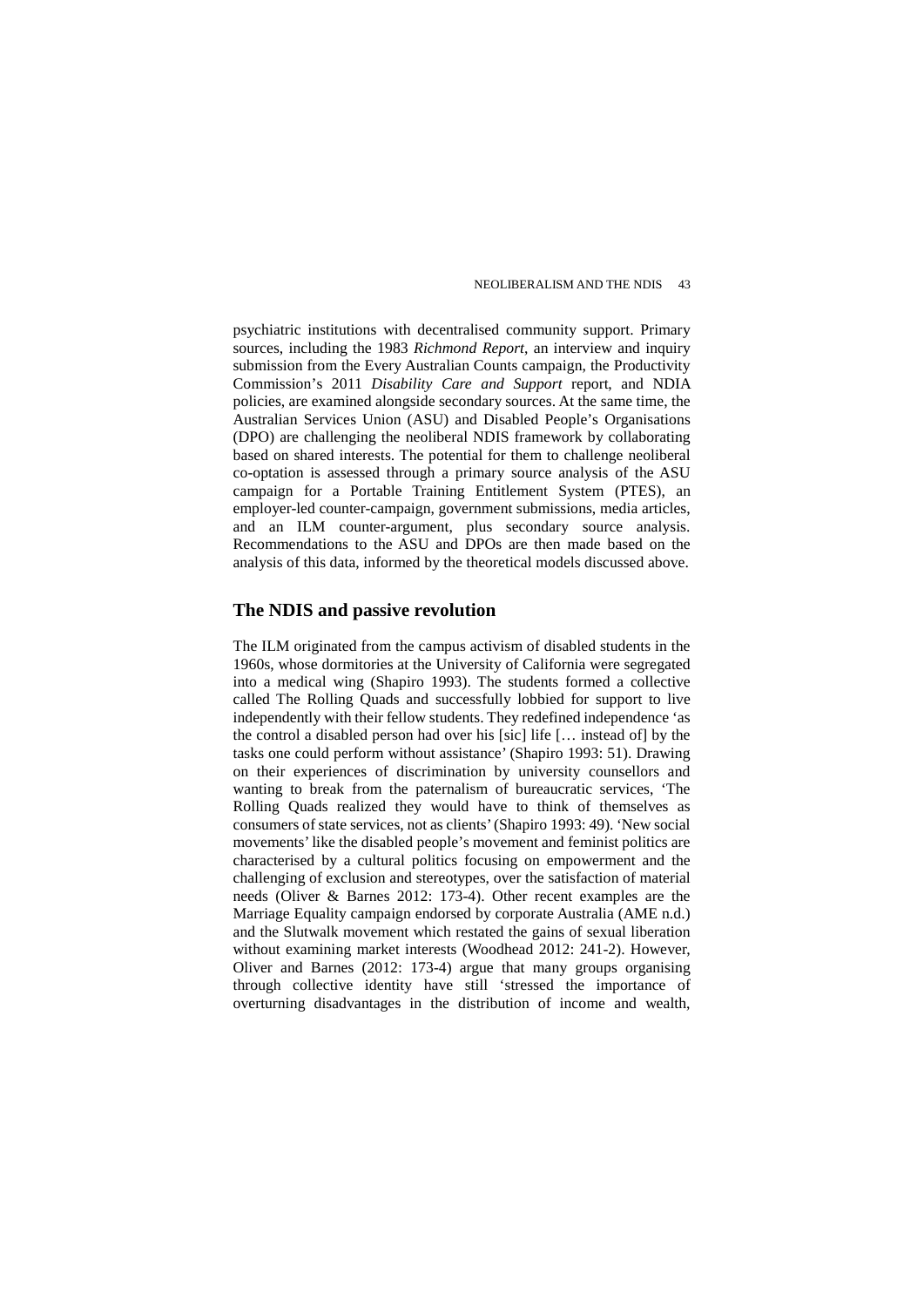welfare benefits and the labour market'. This is true of the Australian disability rights movement, which has emphasised inclusion and empowerment through the provision of well-funded disability services.

Disabled people's right to live independently has increasingly been accepted into Australian political discourse, although this hasn't always prompted state action. The advancement of independent living here can be viewed through an often-sporadic process of deinstitutionalisation. While deinstitutionalisation embodies several sometimes-conflicting ideologies, it is concerned with independent living because disabled people cannot live independently in an institution (Brisenden 1998: 27). Institutions are a materialisation of the medical model which disqualifies the notion that disabled people can or should live independently in the community. This lack of self-determination led to 'Chilling public stories exposing abuse and violence of people with disabilities within large psychiatric institutions' during the latter 20<sup>th</sup> century, and 'had a profound impact on public consciousness' (Finnane 2003, in Gooding 2016: 37). The 1983 NSW *Richmond Report* represents a comprehensive official proposal for deinstitutionalisation based on a normalisation agenda. The report derived its findings from premises such as that,

it is desirable for people to have as many opportunities for social and physical contact in the normal community environment as possible, irrespective of their level of physical, intellectual or social functioning [...] further, they have a right to these opportunities (Richmond 1983: 18).

While *Richmond* sought valued roles for disabled people in the 'normal' community, independent living requires changing communities so they accept disabled people's intrinsic value (Elder-Woodward, d'Aboville & Duncan-Glancy 2015).

*Richmond* facilitated the first wave of deinstitutionalisation in NSW, a process that proved piecemeal and incomplete (Wiesel & Bigby 2015: 184). In contrast, the closure of Victorian institutions was hastened by the election of the Liberal Party state government in 1993, led by Jeff Kennett, committed to 'client empowerment' and the cutting of public expenditure on institutions (Meadows & Singh 2003: 63, Gooding 2016: 40). According to Gooding (2016: 40), 'This included expanding communitybased treatment, care and support services and involved sub-contracting service delivery to private providers'. The service 'consumer' terminology had first appeared in the 1992 *National Mental Health Policy*, which transferred some responsibility for mental health management to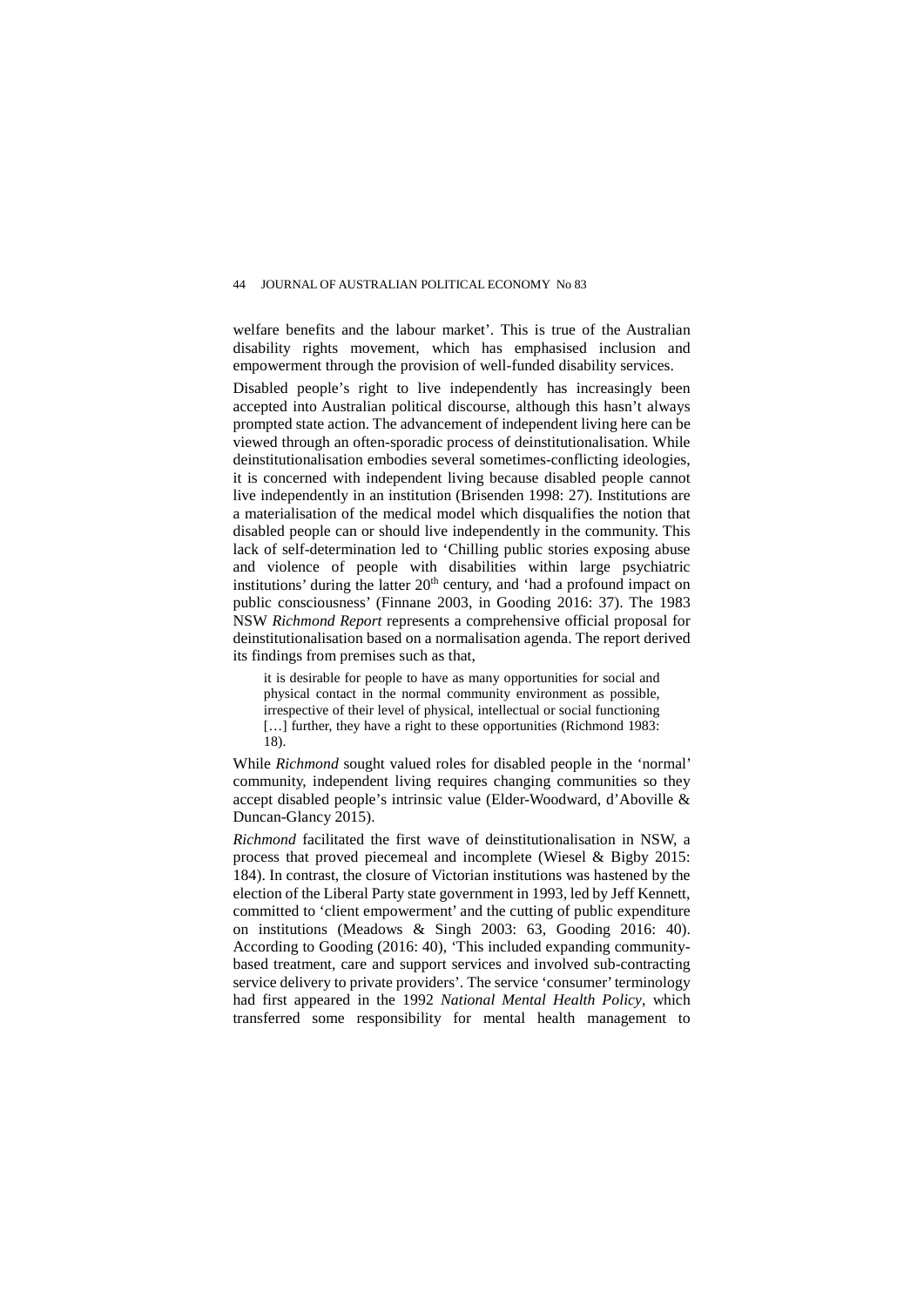individual consumers and their families (Gooding 2016: 41, Henderson 2005: 249). Requirements on community organisations to navigate onerous competitive tendering processes progressively increased, incentivising them to maintain low service costs and wages, and to grow, homogenise, and bureaucratise (ASU 2015: 9, Henderson 2005: 251). Deinstitutionalisation is now tied to the NDIS (Wiesel & Bigby 2014: 192) as institutions continue to close, the state entirely ceases service delivery, and opportunities for community participation theoretically improve. However, this is complicated because the NDIS is highly bureaucratised and organisations benefit more than ever from economies of scale (Green and Mears 2014: 30).

From 2011, the Every Australian Counts campaign moved the public by presenting disabled people's ongoing lack of support and dignity. Former ALP Minister John Della Bosca appealed to Australian values on national radio, saying, 'we like to think of ourselves as people who are committed to fairness. It's unfair, what's been happening for a long time is unfair and we have a once in a generation opportunity now' (ABC 2011: 7:15). Della Bosca emphasised that the NDIS broke from welfare toward an insurance approach to disability, promoting the NDIS as in everybody's interest. The substantial framework of the scheme was developed by the Productivity Commission, which justified the marketisation of services and direct payments to participants through the notion of consumer sovereignty. The Productivity Commission (2011: 50-3) describes the NDIS as a 'consumer choice model' where 'providers would compete for custom' and participants would ''shop' around'. The promise is that the market will deliver 'empowerment of people with a disability [… and this is] a driver of quality service provision'; a framework perpetuated in key NDIA (2016, 2018[1], 2018[2]) policies. While service providers previously marketed themselves to the state for funding, they would now more directly appeal to consumers. Every Australian Counts supported this framework through its parent NGO's submission to the Productivity Commission, while mobilising tens of thousands of supporters (NDCA 2010, Steketee 2013: para. 22). In doing so, it consolidated a national and popular ethic of independent living delivered through a marketised and insurance framework, making the NDIS a rare example of public consensus in an era where no prime minister since 2007 has completed a full term.

The Productivity Commission's framework for the NDIS reflects neoliberal doctrine that 'all social problems have a market solution' (King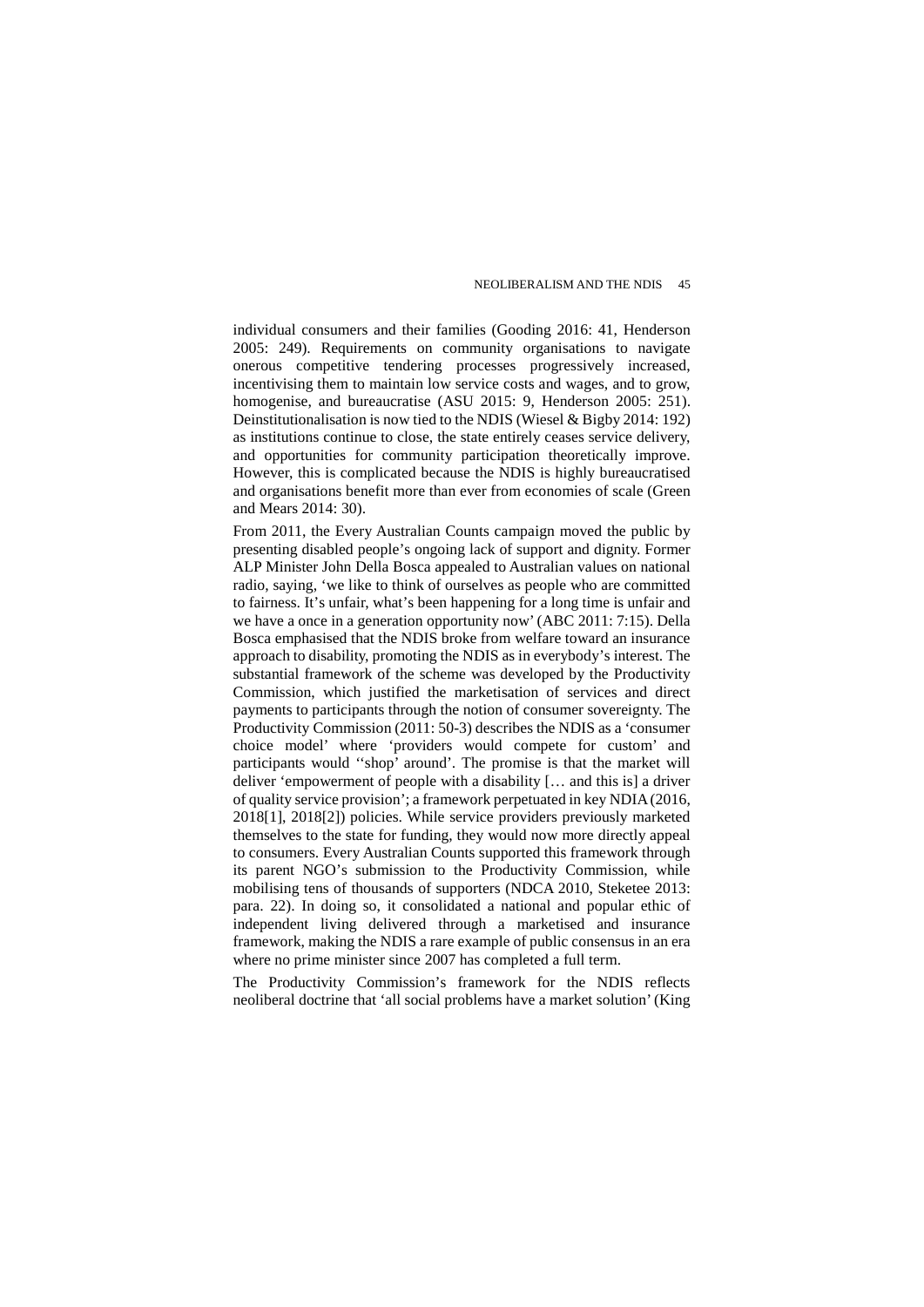2012: 251). Fraser (2016: 281-2) calls the alliance between emancipation movements and financialisation 'progressive neoliberalism':

In place of the New Deal coalition of unionized manufacturing workers, African-Americans, and the urban middle classes, he [Clinton] forged a new alliance of "symbolic workers" and entrepreneurs, suburbanites, and new social movements, all proclaiming their modern, progressive bona fides by embracing diversity, multiculturalism, and women's and LGBTQ rights.

Fraser's progressive neoliberalism represents an historical bloc aligning the ruling class with new social movements, encapsulating the NDIS as an alliance between neoliberal policymakers and the disability rights movement. However, Fraser's (2016: 262) argument that this 'left behind' workers risks, obscuring their subjugation during capitalism's post-WWII 'Golden Age' and its connection to disabled people's struggles now. This can justify workers' wholesale rejection of new social movements and their emancipatory elements, as exploited by Trump.

Gramsci (1971: 119-120) argues that the corporatist reorganisation of capitalism in the 1930s, the foundations of the Golden Age, represents passive revolution because it only regulated profit. In the Australian postwar welfare order, capitalist dominance was secured by 'managing economic incoherencies and social tensions by expanded state intervention, and cementing the classes with an ideology of anticommunism and development' (Connell & Irving 1980: 292). The development of corporate headquarters, 'the visible expression of class power, the symbols of a new ascendency', and the outer suburbs with their dependence on cars and household commodities were both expressions of cultural modernity and its tenets of development, uniformity, and rationalism (Connell & Irving 1980: 297-8). These same doctrines legitimised 'the exclusion of the socially disruptive' into the 'imposing, and forbidding, architecture of the asylum' (Morrall & Hazelton 2008: 89- 96). Psychiatrists, 'the social control experts' who medicalised disability via their powerful positions in institutions, were emblematic of 'the broad shift towards conservatism of Australian intellectuals' during that era (Morrall & Hazelton 2008: 89-96, Connell & Irving 1980: 298). Under the NDIS, their dominance is displaced by actuaries and policymakers at the Productivity Commission and NDIA who maintain a new model of disability based on consumerism. Can disabled people live independently through the NDIS built by these new ruling intellectuals? While welfare corporatism promoted full employment, giving workers an opportunity to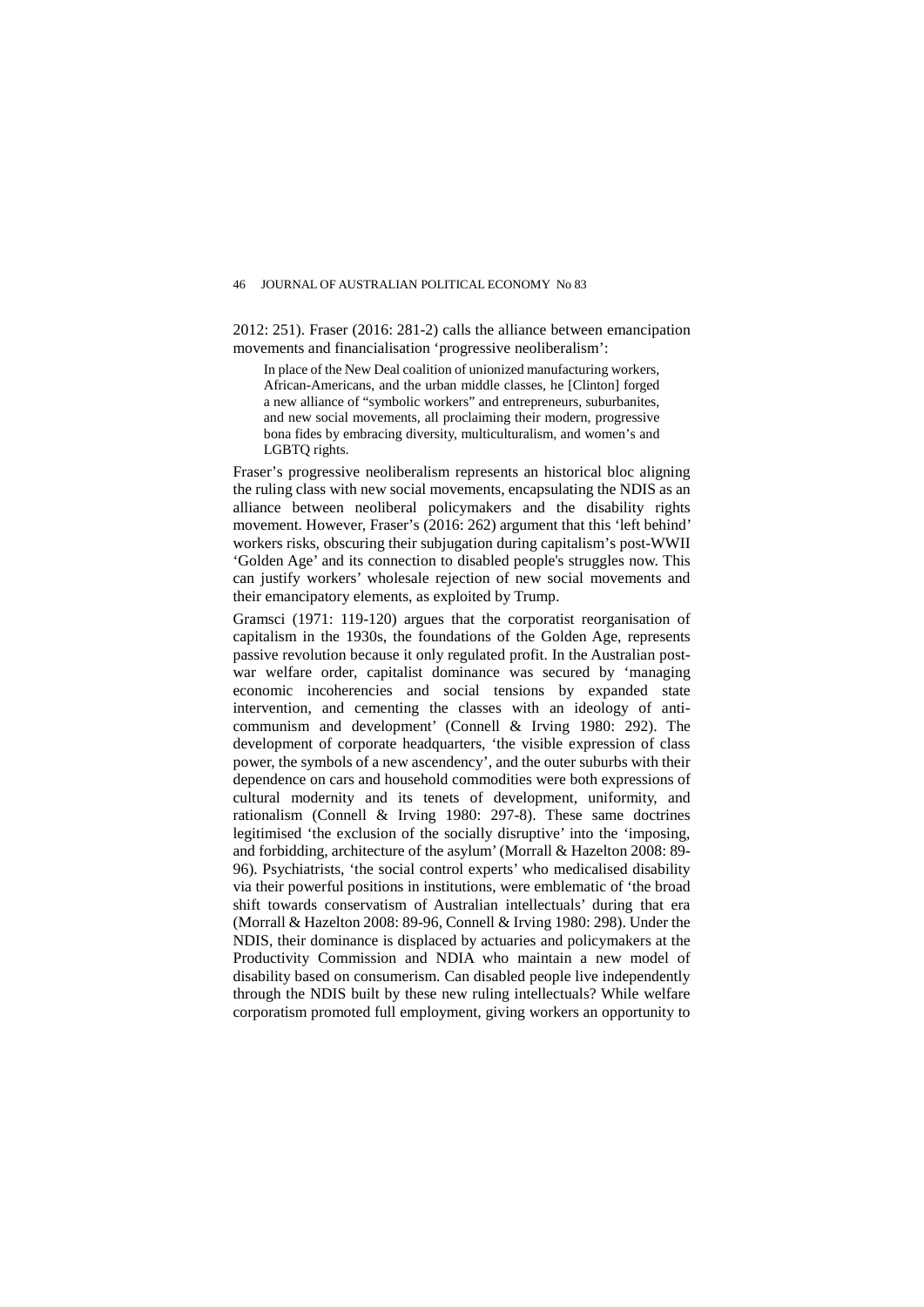organise, neoliberal-era corporatism since the 1983 *Prices and Wages Accord* treats inflation as a greater evil than unemployment (Humphrys 2018[2]: 51). Nevertheless, the interests of capital have remained dominant throughout. Progressive neoliberalism reorganisation of capitalism through a reformed intellectual leadership who co-opt the progressive demands of new social movements.

The co-optation of independent living is realised through a core individualist ideology that runs constant throughout passive revolution, working to marginalise disabled people from control over disability services. This ideology originates from the systemic exclusion of disabled people from the labour process under capitalism. The historic requirement for 'individuals to sell their labour […] necessitated a break from collectivist notions of work', and thus valued 'the non-disabled individual', and hence 'gave rise to the ideological construction of the disabled individual' (Oliver & Barnes 2012: 79-81). This construction facilitates the medicalisation of disability, which sees individual physiology rather than society as the problem of disablement. Principally during the Keynesian-Fordist era, this legitimised control over disabled people's lives by the medical professionals who 'knew best'. However, under the NDIS, individualist ideology is reproduced by 'enveloping' (see Humphrys 2018[1]: 53, 56) independent living within consumer subjectivity. Theoretically, the NDIS creates more opportunities for collective action by enabling some disabled people to use their individual support packages to participate. However, consumerism poses a cultural challenge to collectivism; success is understood individually because it is achieved through the privileged ability to purchase commodities, instead of collectively achieved through solidarity. That individual packages are state funded is relevant if the ILM can harness universality as an organising tool: otherwise, the understanding is that packages are determined individually. Cash for care redirects disabled people's fight for services away from the state, and towards disability workers and service providers from whom participants seek to extract value for *their* money. Thill's (2015: 25-6) recommendation for new NDIS processes which 'listen' to collective voice may partially address this cultural issue, but risk succumbing to Cahill's (2014: xi) methodological trap of presenting 'better ideas' to the state without engaging with struggle. It is difficult to determine the extent to which consumer subjectivity is internalised. The medical model was internalised and accepted only to an extent, with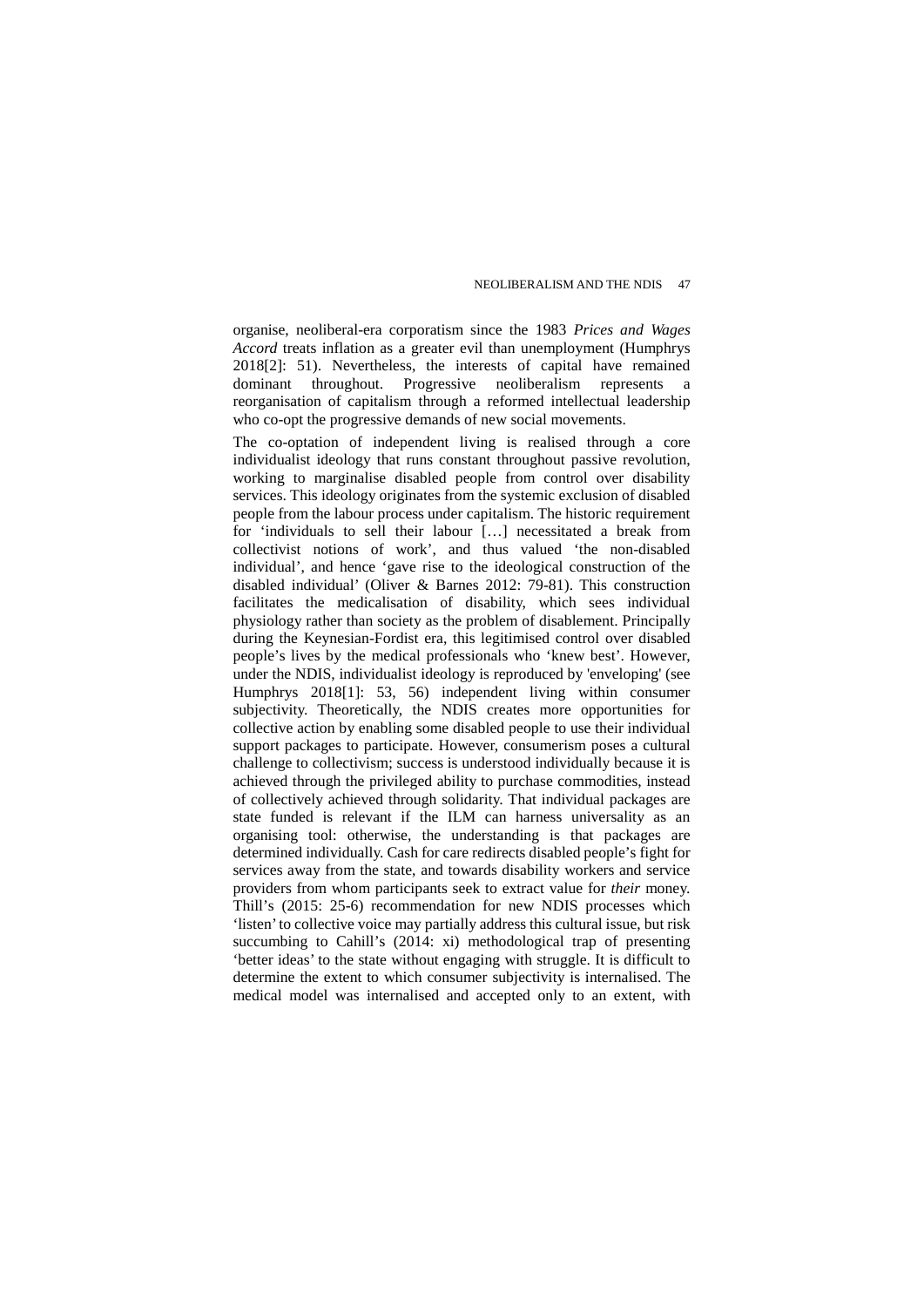disabled people increasingly rejecting it, as shown through the ILM and deinstitutionalisation.

While the NDIS is partly the result of disabled people's collective action, independent living is threatened if disabled people then view it as an individual process. Paradoxically, the Rolling Quads' demand to be treated as consumers was successful because they collectively gained political power within the university. The dominance of individualist ideology makes consumerism the path of least resistance for the ILM, but ultimately this disrupts genuine control over services. By constraining independent living, capitalist individualism is intertwined with the social process of disablement and is a disabling ideology. The co-optation of independent living allows the NDIS to function as one apparatus of neoliberal hegemony, adding to the legitimacy of marketisation, deregulation and privatisation, and a neoliberal understanding of human rights, in other industries and movements. These outcomes reflect the class and social relations within which neoliberalism is embedded and maintain the dominance of the capitalist class over production and ideology. In achieving this, capitalism, through the activities of intellectuals arising from the historical development of the capitalist class, creates its own stability. Gramsci's passive revolution is premised on the understanding, from Marx's *Critique of Political Economy*, that 'no social formation disappears as long as the productive forces which have developed within it still find room for further forward movement' (Sassoon 1982: 136). Passive revolution is the restructuring of production and its ideology when it is faced with contradictions, including those presented by new social movements. Large psychiatric institutions are ruins of our Keynesian-Fordist past, where care was centralised and mass-produced, and the lack of choice required a 'modernist trust in expert systems' (Giddens 1991, in Connell 2007: 56). But despite the neoliberal (counter-)revolution, the new consumer model of disability disrupts the collective capacity of disabled people, challenging the future of independent living by impeding the movement's ability to control services politically.

## **Challenging co-optation**

The consumer model also hurts workers; the NDIS devalues and deskills disability work and poses this as necessary for independent living. Cortis *et al.* (2017: 28) show that prices set through the RCM are predicated on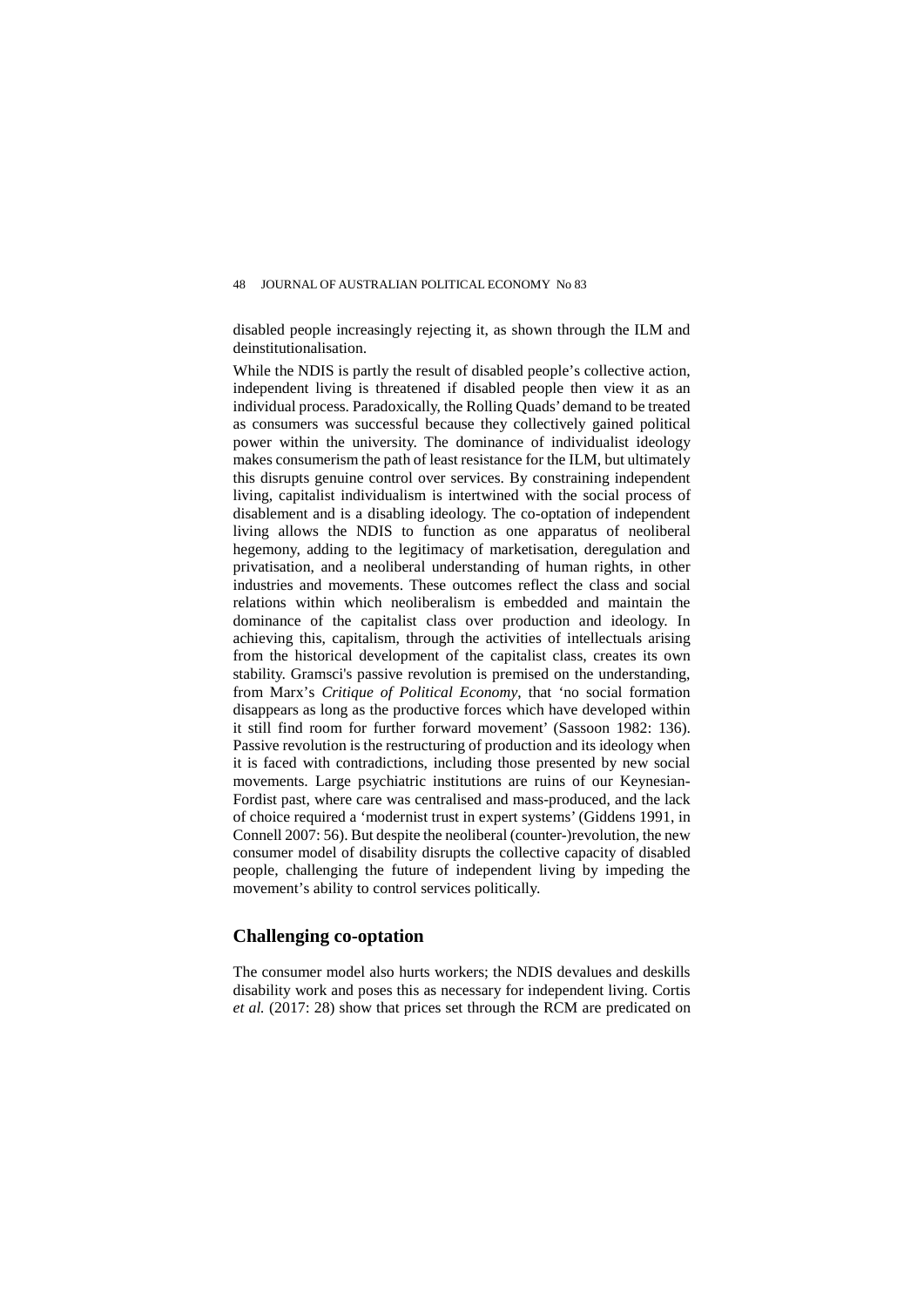the under-classification of workers, under-estimation of time needed for services, and of costs to 'develop and maintain quality staff and services'. While economic rationalism has driven welfare policy for decades, the legitimisation of an explicitly market, insurance and investment logic as the solution to independent living provides new opportunities for labour market deregulation. Interviews with workers and providers show that 'some employers have downgraded or 'frozen' staff classifications […] as a result of NDIS prices'. The ASU (2018: 6), the main union for NDIS workers in most States and Territories, claims that 'many providers are seeking to reduce NDIS workers' pay and conditions either through restructures or setting up new organisations to deliver disability support.' Casualisation and job insecurity is growing dramatically, partly so employers can shift the risks of underfunding onto workers, but also because of increased flexibility demanded by some NDIS participants (Cortis *et al.* 2016: 2, ASU 2018: 7, Macdonald and Charlesworth 2016: 640). Cash for care institutes a dichotomy whereby workers seeking to increase their labour value are pitted against participants seeking to maximise consumption. Price increases set for July 2019 may subtly reduce pressure on wages and conditions, but standards are already impacted, and the structural pressures still exist (NDIA 2019).

Pressures on wages and conditions drive a wedge between disabled people and disability workers and pose challenges for the independent living and union movements. The NDIS offers disabled people (and workers) a hopeful escape from the previous system, characterised as 'underfunded, unfair, fragmented, and inefficient, and gives people with a disability little choice and no certainty of access to appropriate supports' (PC 2011: 2). Gibilisco's (2019: ch. 2 p. 1) painful account of his time in shared accommodation, 'life over which I have no control', is testament to these findings. It is a cruel temptation that choice and control be packaged with worker exploitation. When workers were pitted against disabled people in consultations over Canadian cash for care, unions united against its implementation (Cranford, Fudge & Tucker 2005: 99-100). Unions rejecting independent living succumb to the dichotomy presented by cash for care, allowing themselves to be isolated by the state which sides with disability rights activists. Conversely, there is the possibility for solidarity. 'Due to the interpersonal nature of the work, the fates of the workers and the clients/consumers may be linked' (Cranford, Fudge & Tucker 2005: 104). Leading Australian DPOs, in a submission to the Fair Work Commission, argued that,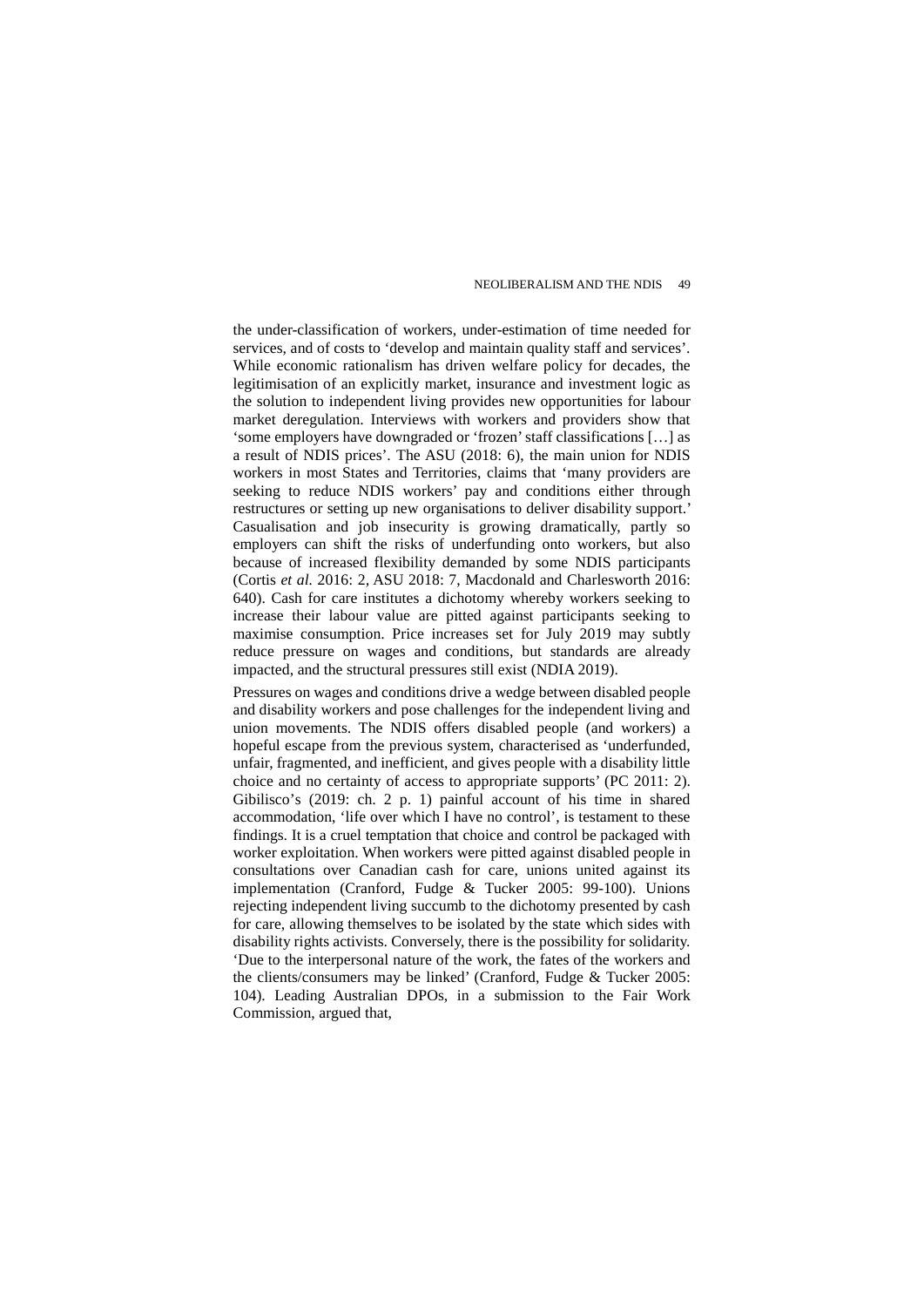Low pay and insecure employment would make disability support work an increasingly unattractive career path and lower the level of skills and commitment in the already strained workforce […] Devaluing the work of disability support workers devalues the lives of the people with disability they support (PWDA & ACDA 2016: 3-4).

The interpersonal nature of the work gives disability workers and NDIS participants a unique opportunity to organise; by acting collectively they could turn consumer choice against employers desperate to keep participants. The ASU's campaign for a Portable Training Entitlement System (PTES) recognises shared interests by addressing the devaluation of disability work and the risk this poses to service quality. Under the PTES, workers would receive inductions, Certificate III training, and then accumulate credits to choose from nationally accredited training. For the NDIS to,

Fulfil its potential in improving the lives of people with disabilities […] Workers need an opportunity to accumulate skills, and that requires some basic assurances of stability and predictability in future employment. By providing disability support workers […] with a mechanism to accumulate recognised and portable qualifications, the training strategy proposed here could play an important role in stabilising and uplifting the whole sector's employment practices (Ryan & Stanford 2018: 13-14).

The PTES involves 'the voices of people with disability' and their representatives in the development of the curriculum, competencies and qualifications, and review of inductions (Ryan & Stanford 2018: 60-61, 53, 42). The system costs 'less than one cent for each dollar' of NDIS funding, or 'averaging about \$190 million per year', reasonable for addressing a serious issue (Ryan & Stanford 2018: 8).

To raise working conditions, the campaign succumbs to the industrial relations 'ideology of professionalism, […] the doctrine of higher knowledge validating higher privilege' (Connell 1980: 301), an ideology embedded in the Fair Work regime. To win Equal Pay through the Fair Work Commission, the ASU relied on professional standards in the community sector meeting those in the government sector, and the union for early childhood educators is using a similar tactic (ASU 2010: 1, UV 2017: 6-8). Despite this problematic class division, the campaign for a PTES represents a subject for analysis of the relations between class forces and disabled people in the production of services. Sensing the risk of increased worker bargaining power, employer groups are advancing their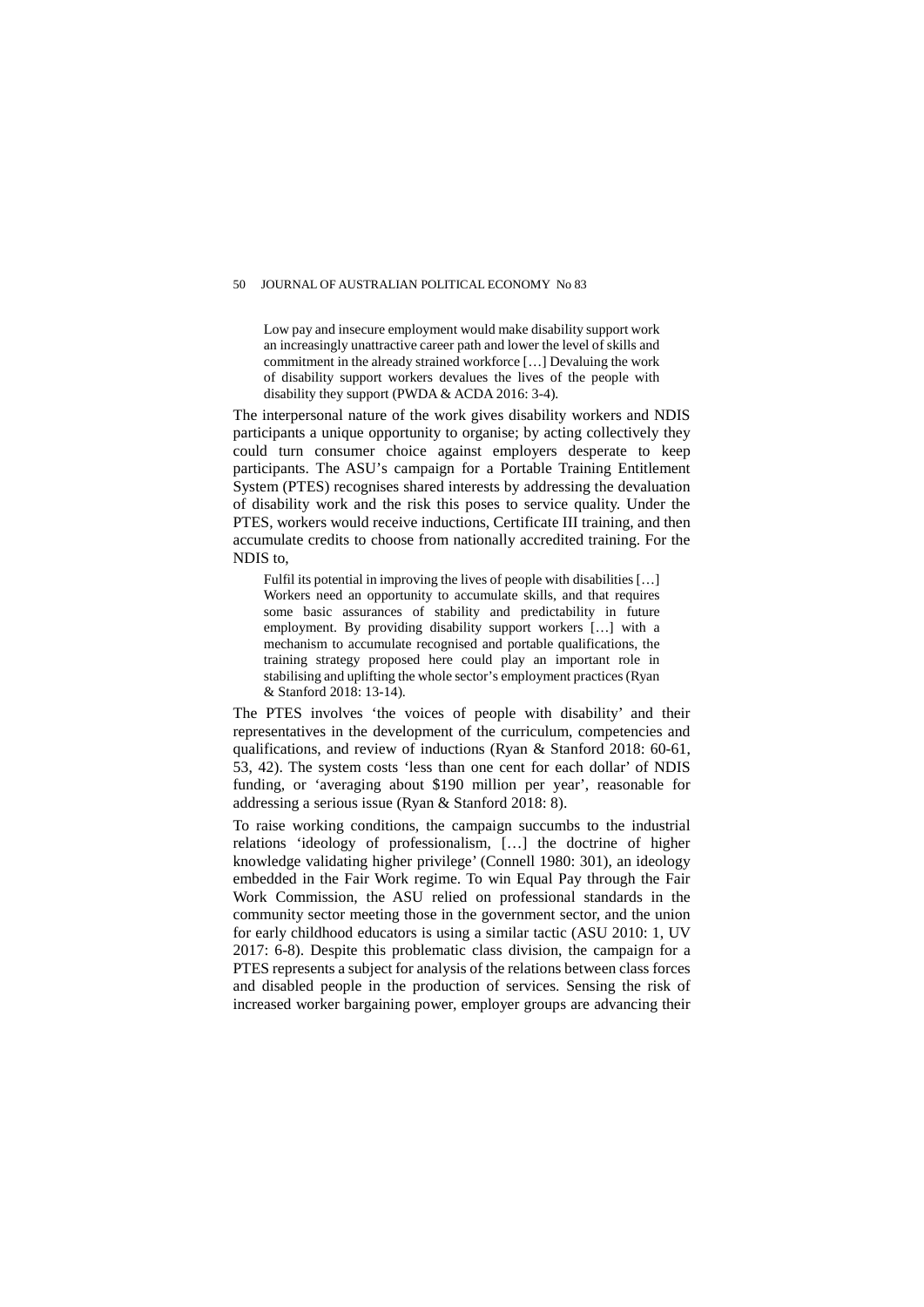own rival training system. However, their training can be employer specific and is not industry accredited, meaning there is no requirement for employers to recognise it (NDP 2018). The NDIS Quality and Safeguards Commission, the 'new cop on the block' policing disability workers, does not provide the substantial training necessary for a quality service. Neither will the NDIS Royal Commission; while identifying abuse is important, proper workforce support is fundamental to addressing it.

The notion that professionalism promotes independent living is challenged by the ILM on the basis that it will reduce flexibility and give disability workers control over services (Elder-Woodward, d'Aboville & Duncan-Glancy 2015: 268). This argument draws inherent contradictions between choice and control for disabled people as consumers and job security/conditions for disability workers. Independent living challenges the unionist notion of worker control. However, the anti-worker position is also problematic for independent living, which requires social change so that all roles are valued (Oliver 1994, in Elder-Woodward, d'Aboville & Duncan-Glancy 2015: 266), including disability work. Therefore, antiworkerism risks perpetuating disabling political economic structures. In contrast, training can assist workers to empower disabled people and advocate against the highly professionalised and bureaucratised service administrations. Australian DPOs (PWDA & ACDA 2016: 2) recognise the benefits of having reliable, trained disability worker/s who a disabled person knows and trusts, instead of a rotating door of casual staff. Ultimately, achieving the radical goals of independent living requires challenging the ideology of professionalism. Nevertheless, to achieve this requires solidarity between disabled people and workers, as is occurring to some extent through cooperation to resolve divisions between DPOs and the ASU.

Gramsci (1971: 181) conceived of 'economic-corporate' versus 'universal' struggles as distinct 'moments of collective political consciousness', the latter important to building an historical bloc aligning workers with oppressed groups. The moment when workers' interests 'transcend the corporate limits of a purely economic class, and can and must become the interests of other subordinate groups too' is the moment in which a counterhegemonic ideology 'tends to prevail, […] to propagate itself throughout society – bringing about not only a unison of economic and political aims, but also intellectual and moral unity' (Gramsci 1971: 181). This struggle, 'not on a corporate but on a universal plane', is exercised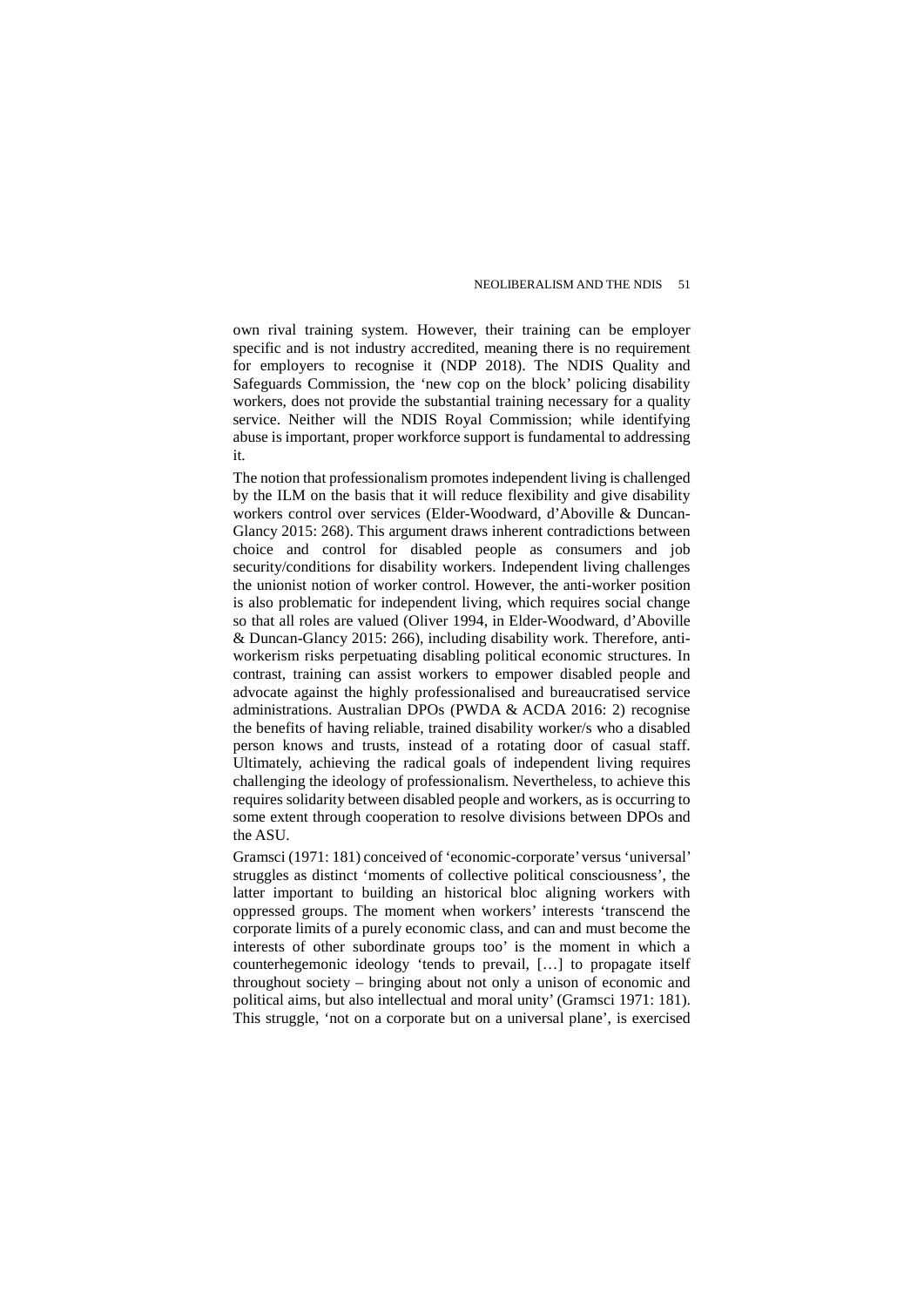when the intellectual leadership of subordinate class and social forces 'penetrate and subvert the mechanisms of ideological diffusion' (Gramsci 1971, in Morton 2007: 94, 97). The PTES campaign does this by attacking the notion that markets and worker exploitation will deliver independent living. Furthermore, when it engages with disabled people in collective struggle, it challenges the consumer model of disability. While alignment between the two groups is smaller in scale than Gramsci's counterhegemonic historical bloc, similar logic applies to legitimising and popularising a more emancipatory discourse within the sector. Ultimately, a wider historical bloc, aligning new social movements with unions ready to take industrial action, is necessary to pose a serious threat to neoliberalism. The Australian union movement's recent commitments to Marriage Equality, domestic violence leave, refugee rights, and fighting First Nations' people's exploitation under the Community Development Program, represent attempts to build such alliances.

Unions and DPOs should collaborate, recognising that building solidarity on shared interests can greatly improve their positions, and there is evidence this is occurring. The submission to the Fair Work Commission by DPOs is one example (PWDA & ACDA 2016). The ASU and DPOs also jointly argued against staffing the NDIS through guest-worker schemes, arguing that precarious employment equals precarious support (ASU & DPOA 2017: 1). Over two hundred people including disabled people attended an ASU organised PTES rally in Western Sydney in October 2018 (Barton 2018). Jointly developed and published positions, beyond government submissions, could engage more people in the movement. However, pervasive individualism in the labour market and the NDIS hinders solidarity, entrenching the consumer model. DPOs allying with unions could lose Liberal-National Party support, hurting immediate interests and dividing disabled people. This is exacerbated by insecure DPO funding under the NDIS, forcing some to rely on State and Territory governments (e.g. SBM 2018: 2). However, the Liberal-National government's NDIS under-spending scandal gives DPOs an opportunity to reconfigure alliances (Mottram 2019), reflecting the ideological value of universal welfare to building collectivism. Similarly, unions could divide workers if spending member resources supporting disabled people. Nevertheless, the interpersonal nature of the work presents the biggest opportunity for solidarity; disability workers overwhelmingly support disabled people and some disabled people are disability workers themselves (PWDA & ACDA 2016: 2). Values of universalism and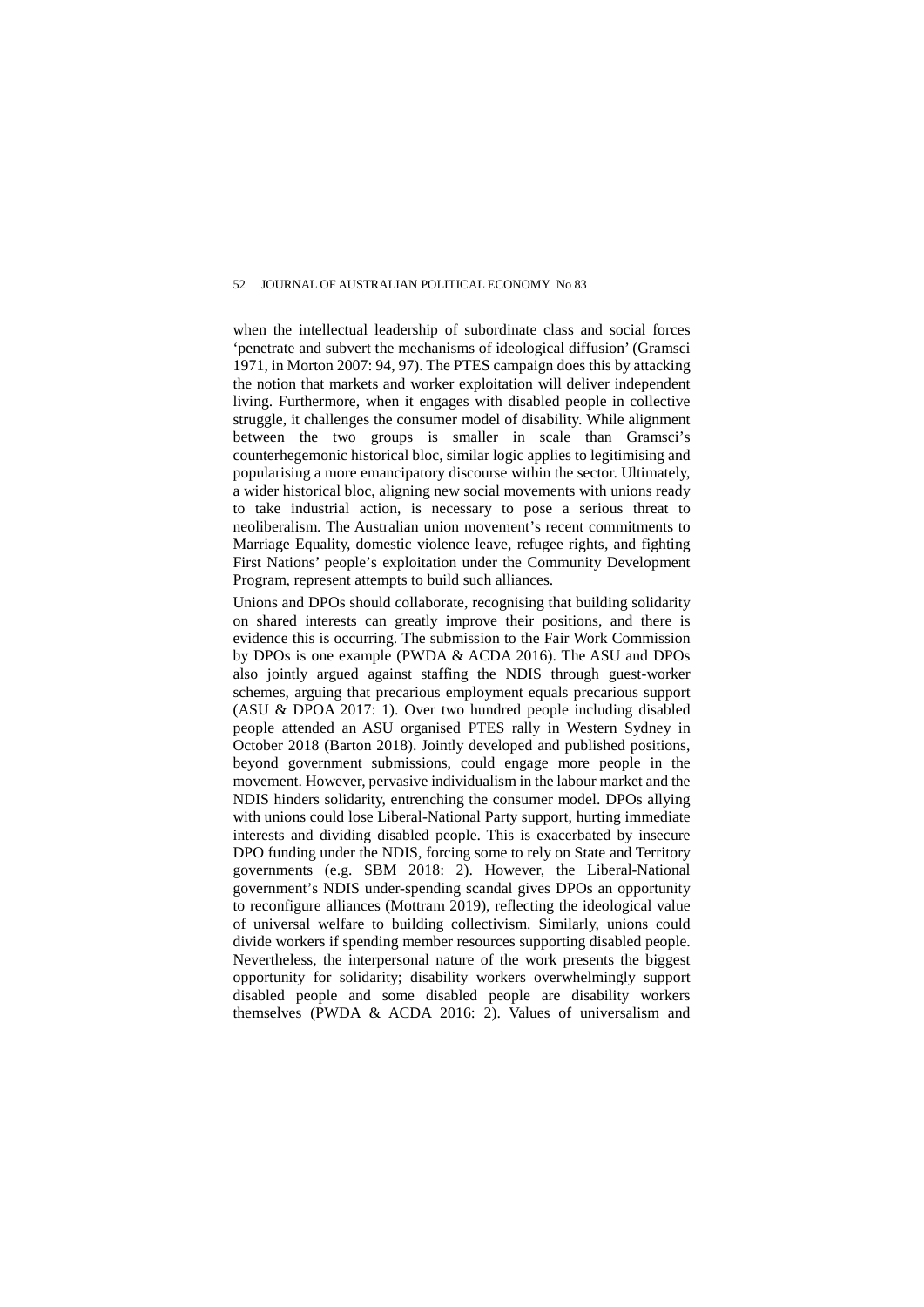solidarity should be harnessed by leaders to challenge the transactional relationships engendered by cash for care. The ASU should lead by example, encouraging other unions with joint coverage to engage with DPOs, but this can also be challenging. Some of these are old problems; Gramsci (1971: 181) acknowledges that universal struggle is only possible *after* establishing solidarity amongst the immediate group. Nevertheless, the PTES does both by building workers' solidarity around working conditions and their solidarity with disabled people around quality services.

By aligning with each other, disabled people and disability workers could shift discourse in the sector, subverting neoliberal ideology. Whether or not the PTES is implemented following government elections, the campaign reveals an important agenda for challenging the neoliberal cooptation of independent living. Collaboration between the two groups is still emerging, however, and engaging with the 2020-2030 *National Disability Strategy* (see Coggan 2019) could be a strategic means for a strengthened bloc to increase its foothold in the institutional architecture of services and independent living.

## **Conclusion**

Numerous ideological tensions are embodied within the NDIS, the result of historical struggles between class and social forces. How can we understand and respond to the programme of independent living which emancipates disabled people on the backs of exploited labour? Fraser (2014) provides a framework for understanding the nature of these tensions, represented as a triple-movement between commodification, social protection and emancipation. The commodification of care must be understood with recognition of the oppression wrought through services operating via the medical model of disability.

Independent living in Australia has been simultaneously advanced and constrained through the process of deinstitutionalisation, occurring in the context of neoliberal economic restructuring. Gramsci's concept of the integral state provides a methodology for analysing this process through an analysis of class and social struggle mediated by its intellectual leaderships. The state's response to independent living is the consumer model of disability, which sees disabled people as consumers of services and competitive markets as providing the answer to their problems. This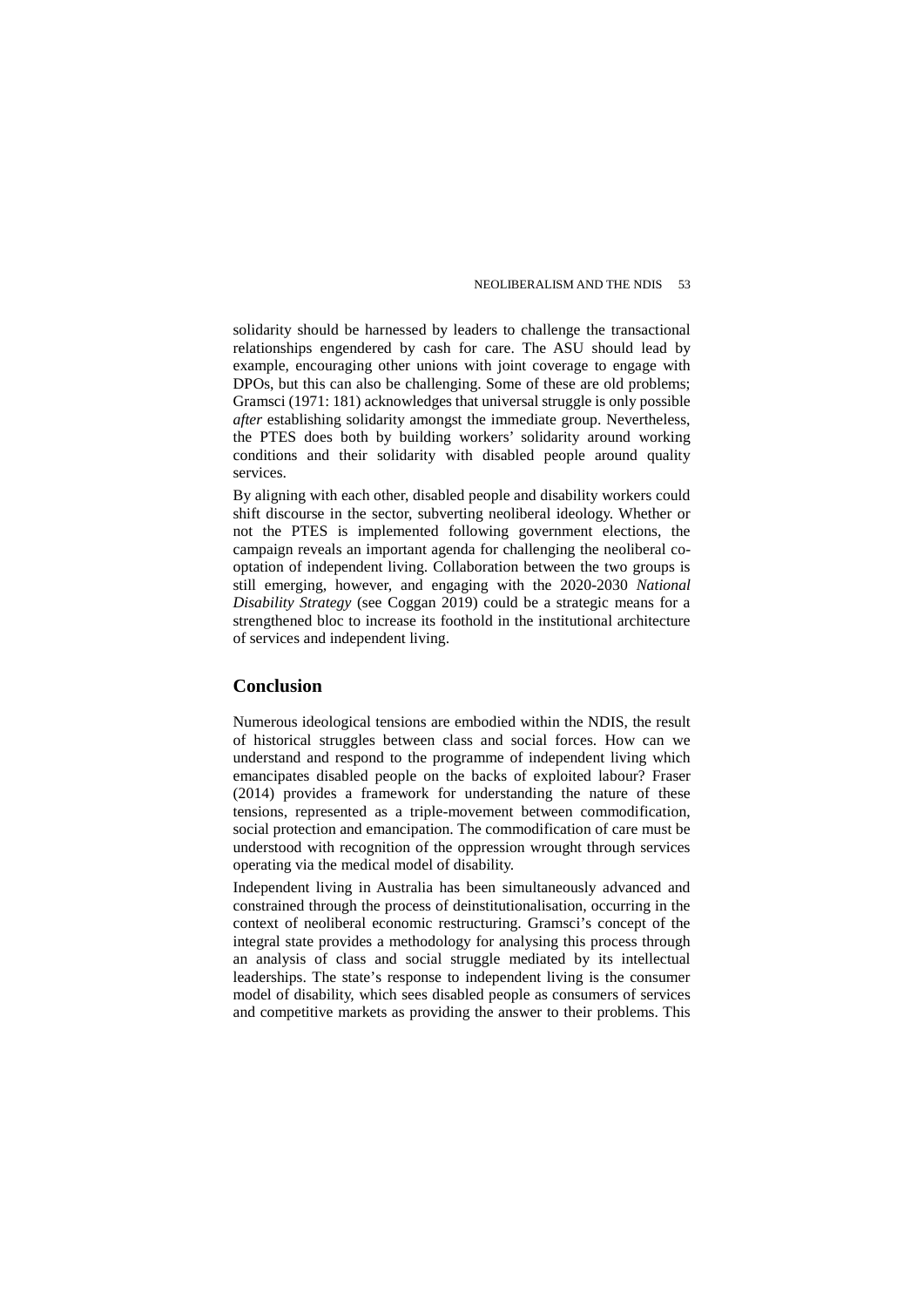is part of the process of passive revolution, the co-optation of new social movements into the framework of progressive neoliberalism. The ideological construction of the individual disabled person, arising through our interactions with the labour market, legitimises the atomisation of disabled people in large psychiatric institutions and in the community. Under the NDIS, independent living is presented as consumer choice, whereas genuine choice and control over services results from collectively gaining political power. Unchallenged, the perpetuation of neoliberal ideology through the NDIS makes it one apparatus of ruling class hegemony, legitimising neoliberalism in other industries and social movements.

Neoliberal hegemony is the product of struggle and can be responded to through struggle. The RCM devalues and deskills the work performed by a female dominated industry, threatening the feminist gains of Equal Pay. By presenting worker exploitation as necessary for independent living, the NDIS divides disabled people and disability workers. However, devaluing and deskilling disability work devalues the lives of disabled people. Through campaigns which exercise collective voice and build solidarity between disabled people and disability workers, the ASU and DPOs are leading an emerging bloc which challenges the neoliberal co-optation of independent living under the NDIS. Both groups should continue to explore their common interests and use them to invigorate their pursuit of joint campaigns.

*Tom Edwards was an Organiser for the Australian Services Union, New South Wales Branch, during 2015-2019 and continues working as an Organiser within the Australian union movement.*

*tomedwards777@hotmail.com*

#### **References**

ABC (2011), *Audio File of John Della Bosca on ABC 702 about NDIS*, Australian Broadcasting Corporation, viewed 23 November 2018, *<https://www.facebook.com/everyaustraliancounts/videos/10150407673101128/>*. ABS (2015), *Disability, ageing and carers Australia: Summary of findings 2015*, Australian Bureau of Statistics, viewed 3 May 2019, *<https://www.abs.gov.au/ausstats/abs@.nsf/mf/4430.0>*.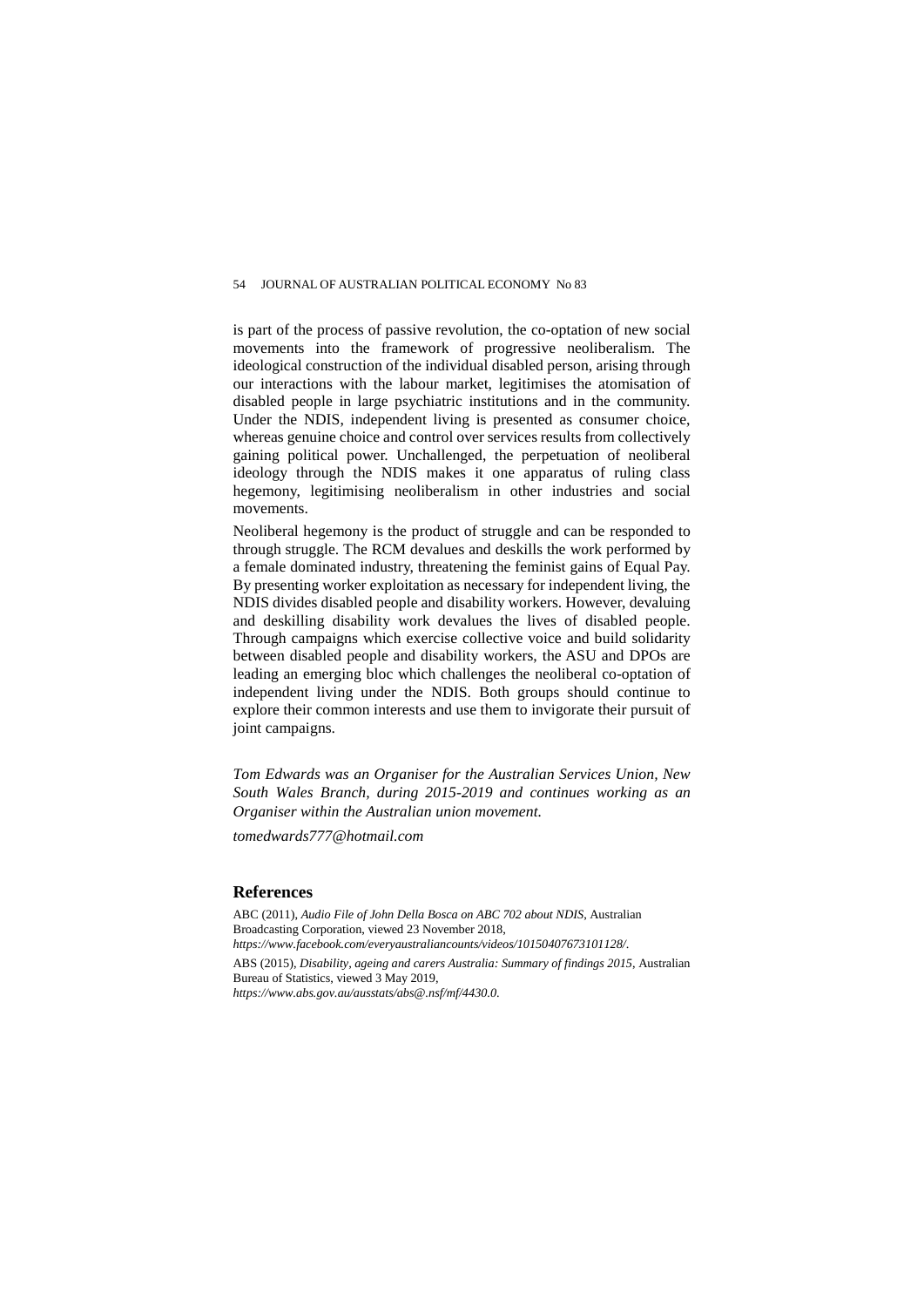AIHW (2017), *Disability support services: Services provided under the National Disability Agreement 2015-16,* Australian Government, Australian Institute of Health and Welfare, Bulletin 140, viewed 3 May 2019, *[https://www.aihw.gov.au/getmedia/59d79315-2b0f-481b](https://www.aihw.gov.au/getmedia/59d79315-2b0f-481b-a918-e2b597f41acb/20458.pdf.aspx?inline=true)[a918-e2b597f41acb/20458.pdf.aspx?inline=true](https://www.aihw.gov.au/getmedia/59d79315-2b0f-481b-a918-e2b597f41acb/20458.pdf.aspx?inline=true)*.

AME (n.d.), *Join 851 corporations that support marriage equality*, Australian Marriage Equality, viewed 25 November 2018, *[http://www.australianmarriageequality.org/open](http://www.australianmarriageequality.org/open-letter-of-support/)[letter-of-support/](http://www.australianmarriageequality.org/open-letter-of-support/)*.

ASU (2010), *Summary of Commonwealth submission to the ASU Equal Pay case*, Australian Services Union, viewed 5 May 2019, *[http://www.asu.asn.au/documents/doc\\_download/245](http://www.asu.asn.au/documents/doc_download/245-asu-summary-of-commonwealth-submission-to-the-asu-equal-pay-case-22-november-2010) [asu-summary-of-commonwealth-submission-to-the-asu-equal-pay-case-22-november-2010](http://www.asu.asn.au/documents/doc_download/245-asu-summary-of-commonwealth-submission-to-the-asu-equal-pay-case-22-november-2010)*.

ASU (2015), *ASU submission: Senate Community Affairs References Committee inquiry into impact on service quality, efficiency and sustainability of recent Commonwealth community service tendering processes by the Department of Social Services*, Australian Services Union, viewed 26 May 2019, *[http://www.asu.asn.au/component/docman/doc\\_download/855-2015](http://www.asu.asn.au/component/docman/doc_download/855-2015-asu-submission-impact-on-services-quality-efficiency-and-sustainability) [asu-submission-impact-on-services-quality-efficiency-and-sustainability](http://www.asu.asn.au/component/docman/doc_download/855-2015-asu-submission-impact-on-services-quality-efficiency-and-sustainability)*.

ASU (2018), *ASU submission: Enquiry into market readiness of the NDIS*, Australian Services Union, viewed 23 November 2018,

*[http://www.asu.asn.au/component/docman/doc\\_download/1425-asu-inquiry-into-market](http://www.asu.asn.au/component/docman/doc_download/1425-asu-inquiry-into-market-readiness-of-the-ndis-28-february-2018)[readiness-of-the-ndis-28-february-2018](http://www.asu.asn.au/component/docman/doc_download/1425-asu-inquiry-into-market-readiness-of-the-ndis-28-february-2018)*.

ASU & DPOA (2017), *Joint submission to Productivity Commission inquiry*, Australian Services Union and Disabled People's Organisations Australia, viewed 30 June 2018, *[https://www.pc.gov.au/\\_\\_data/assets/pdf\\_file/0017/216710/sub0198-ndis-costs.pdf](https://www.pc.gov.au/__data/assets/pdf_file/0017/216710/sub0198-ndis-costs.pdf)*.

Barton, N. (2018), *Rally calls for better NDIS training*, The Western Weekender, viewed 27 March 2019, *<https://westernweekender.com.au/2018/10/rally-calls-for-better-ndis-training/>*.

Bieler, A. & Morton, A. D. (2004), 'A critical theory route to hegemony, world order and historical change: Neo-Gramscian perspectives in International Relations', *Capital and Class*, 82, 85-113.

Brisenden, S. (1998), 'Independent living and the medical model of disability', in Shakespeare, T. (ed.), *The disability reader: Social science perspectives*, Continuum, London.

Buckmaster, L. & Clark, S. (2018), *The National Disability Insurance Scheme: A chronology*, Parliament of Australia, Department of Parliamentary Services, Canberra.

Cahill, D. (2007), 'The contours of neoliberal hegemony in Australia', *Rethinking Marxism*, 19:2, 221-33.

Cahill, D. (2014), *The end of Laissez-faire? On the durability of embedded neoliberalism*, Edward Elgar Publishing, Cheltenham.

Carey, G., Malbon, E., Olney, S. & Reeders, D. (2018), 'The personalisation agenda: The case of the Australian National Disability Insurance Scheme', *International Review of Sociology*, 28:1, 20-34.

COA (2015), *Portfolio budget statements 2015–16: Budget related paper no. 1.15A: Social services portfolio*, Commonwealth of Australia, viewed 3 May 2019, *[https://www.dss.gov.au/sites/default/files/documents/05\\_2015/2015-16\\_dss\\_pbs.pdf.](https://www.dss.gov.au/sites/default/files/documents/05_2015/2015-16_dss_pbs.pdf)*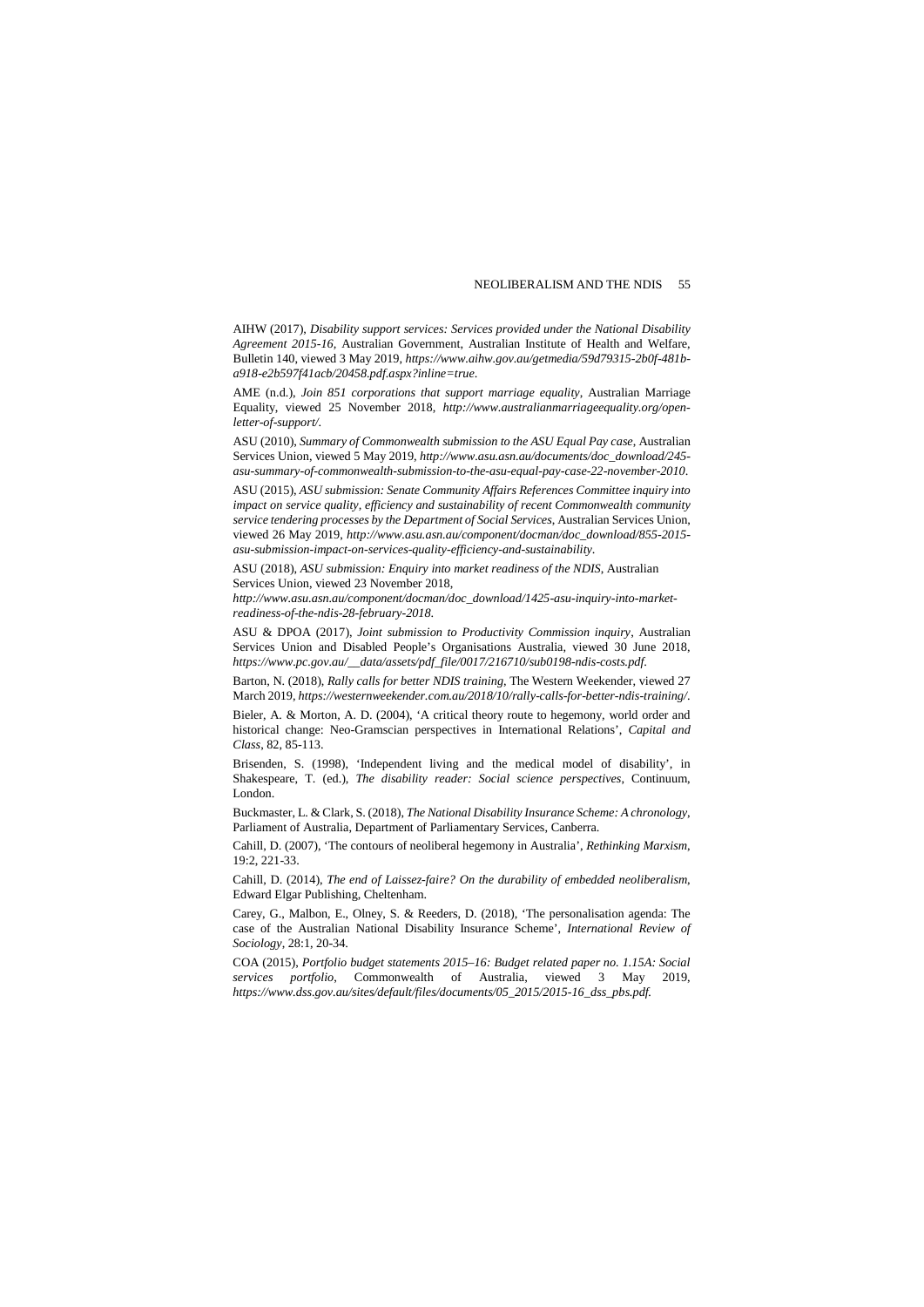Coggan, M. (2019), *Disability advocates gear up to fight for more than the NDIS*, Pro Bono Australia, viewed 24 March 2019, *[https://probonoaustralia.com.au/news/2019/03/disability](https://probonoaustralia.com.au/news/2019/03/disability-advocates-gear-fight-ndis/)[advocates-gear-fight-ndis/](https://probonoaustralia.com.au/news/2019/03/disability-advocates-gear-fight-ndis/)*.

Connell, R. (2007), *Southern theory*, Allen & Unwin, Crows Nest, NSW.

Connell, R.W. (1977), *Ruling class, ruling culture*, Cambridge University Press, Cambridge.

Connell, R. W. & Irving, T. H. (1980), *Class structure in Australian history: Documents, narrative and argument*, Longman Cheshire, Melbourne.

Cortis, N., Macdonald, F., Davidson, B. & Bentham, E. (2017), *Reasonable, necessary and valued: Pricing disability services for quality support and decent jobs*, SPRC Report 10/17; Social Policy Research Centre, UNSW, Sydney.

Cranford, C., Fudge, J. & Tucker, E. (2005), *Self-employed workers organise: Law, policy, and unions*, McGill-Queen's University Press, London.

David, C. & West, R. (2017), 'NDIS self-management approaches: Opportunities for choice and control or an Uber-style wild west?', *Australian Journal of Social Issues,* 7:52, 331-346.

DPOA (2019), *About*, Disabled People's Organisations Australia, viewed 3 May 2019, *<http://dpoa.org.au/about/>*.

Elderwood, J., d'Aboville, E. & Duncan-Glancy, P. (2015), 'Normalisation and personalisation: An independent living movement critique', *Critical and Radical Social Work*, 3;2, 261-79.

FACS (2015), *Disability inclusion action plan 2015-19: Incorporating 'disabling the barriers' strategies*, NSW Government, Family and Community Services, Sydney.

FACS (2017), *Transfer of disability services – Accommodation and service agreements*, NSW Government, Family and Community Services, viewed 3 May 2019, *[https://ndis.nsw.gov.au/wp-content/uploads/2017/09/Accommodation-and-service](https://ndis.nsw.gov.au/wp-content/uploads/2017/09/Accommodation-and-service-agreements-information-sheet.pdf)[agreements-information-sheet.pdf](https://ndis.nsw.gov.au/wp-content/uploads/2017/09/Accommodation-and-service-agreements-information-sheet.pdf)*.

Fisher, K. & Jing, L. (2008), 'Chinese disability independent living policy', *Disability and Society*, 23:2, 171-185.

Fraser, N. (2014), 'Can society be commodities all the way down? Post-Polanyian reflections on capitalist crisis', *Economy and Society*, 43:4, 541-558.

Fraser, N. (2016), 'Progressive neoliberalism versus reactionary populism: A choice that feminists should refuse', *Nordic Journal of Feminist and Gender Research*, 24:4, 281-284.

Gibilisco, P. (2019), *Six and a half years on a dunghill: Life in specialist disability accommodation*, CCB Publishing, British Columbia.

Gillard, J. (2012), *National Disability Insurance Scheme Bill 2012, Second reading*, Parliament of Australia, viewed 23 March 2019,

*[https://parlinfo.aph.gov.au/parlInfo/search/display/display.w3p;query=Id%3A%22chambe](https://parlinfo.aph.gov.au/parlInfo/search/display/display.w3p;query=Id%3A%22chamber%2Fhansardr%2F9b96ae59-96ca-4e39-b984-8b520b432ef5%2F0005%22;src1=sm1) [r%2Fhansardr%2F9b96ae59-96ca-4e39-b984-8b520b432ef5%2F0005%22;src1=sm1](https://parlinfo.aph.gov.au/parlInfo/search/display/display.w3p;query=Id%3A%22chamber%2Fhansardr%2F9b96ae59-96ca-4e39-b984-8b520b432ef5%2F0005%22;src1=sm1)*.

Gooding, P. (2016), 'From deinstitutionalisation to consumer empowerment: Mental health policy, neoliberal restructuring and the closure of the 'Big bins' in Victoria', *Health Sociology Review*, 25:1, 33-47.

Gramsci, A. (1971), *Selections from the prison notebooks*, trans. Hoare, Q. & Smith, G. N., International Publishers, New York.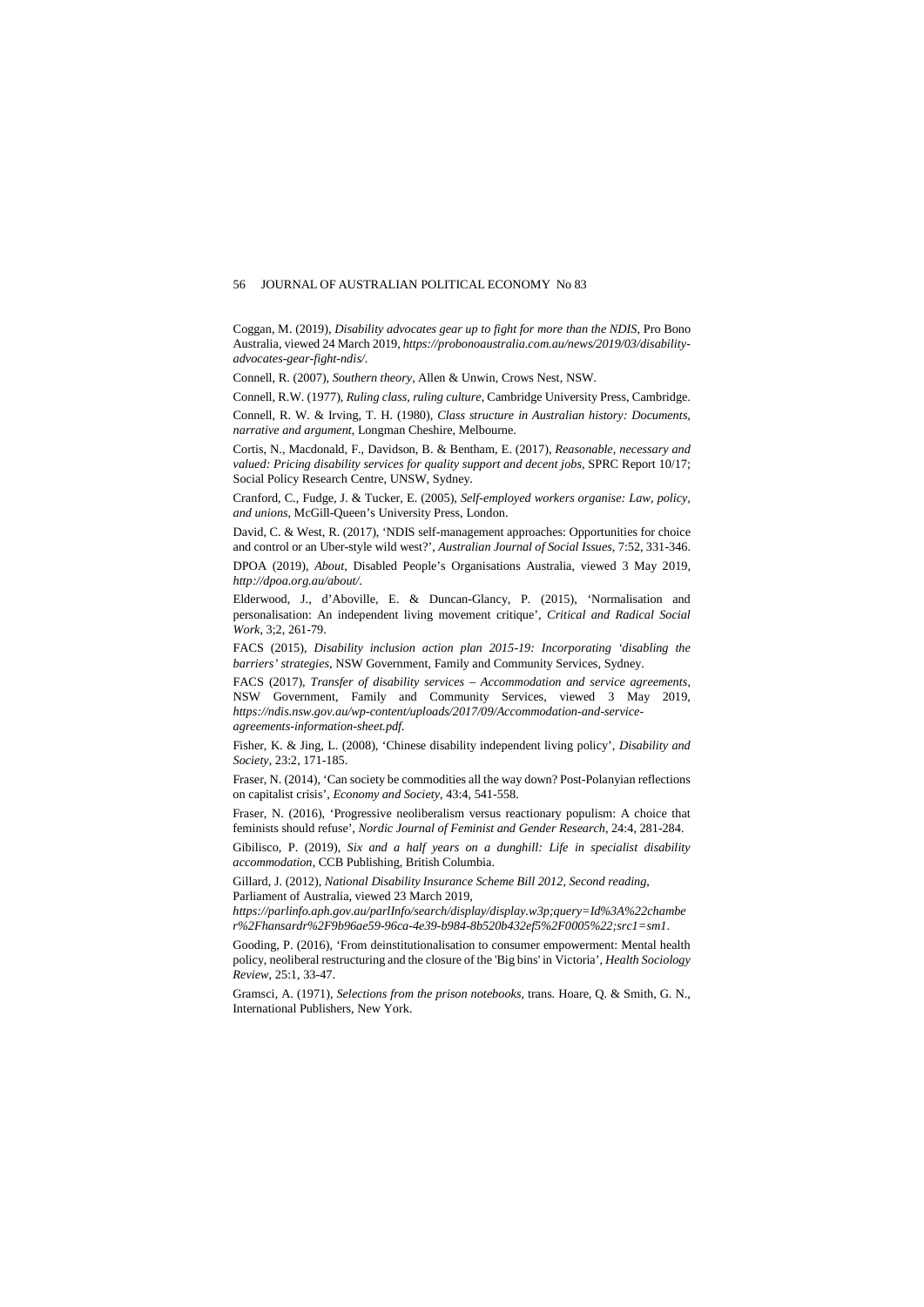Green, J. & Mears, J. (2014), 'The implementation of the NDIS: Who wins, who loses?', *Cosmopolitan Civil Societies Journal*, 6:2, 25-39.

Henderson, J. (2005), 'Neo-liberalism, community care and Australian mental health policy', *Health Sociology Review*, 14:3, 242-254.

Hobsbawm, E. J. (1982), 'A new science of politics: Gramsci and Marxist political theory', in Sassoon, A. S. (ed.), *Approaches to Gramsci*, Writers and Readers Publishing Cooperative Society, London.

Humphrys, E. (2018[1]), 'Anti-politics, the early Marx and Gramsci's 'integral state', *Thesis Eleven*, 147:1, 29-44.

Humphrys, E. (2018[2]), 'Simultaneously deepening corporatism and advancing neoliberalism: Australia under the Accord', *Journal of Sociology*, 54:1, 49-63.

King, J. E. (2012), 'The future of neoliberalism', in Cahill, D., Edwards, L. & Stilwell, F., *Neoliberalism: Beyond the free market*, Edward Elgar, Cheltenham.

Macdonald, F. & Charlesworth, S. (2016), 'Cash for care under the NDIS: Shaping care workers' working conditions?', *Journal of Industrial Relations*, 58:5, 627-646.

Malbon, E., Carey, G. & Dickinson, H. (2017), 'Accountability in public service quasimarkets: The case of the Australian National Disability Insurance Scheme', *Australian Journal of Public Administration*, 0:0, 1-14.

Meadows, G. & Singh, B. (2003), ''Victoria on the move': Mental health services in a decade of transition 1992-2002', *Australasian Psychiatry*, 11:1, 62-67.

Miller, P. (2017), ''The age of entitlement has ended': Designing a disability insurance scheme in turbulent times', *Journal of International and Comparative Social Policy*, 33:2, 95-113.

Miller, P. & Hayward, D. (2017), 'Social policy 'generosity' at a time of fiscal austerity: The strange case of Australia's National Disability Insurance Scheme', *Critical Social Policy*, 37:1, 128-147.

Mol, A. (2008), *The logic of care: Health and the problem of patient choice*, Routledge, New York.

Morrall, P. & Hazelton, M. (2000), 'Architecture signifying social control: The restoration of asylumdom in mental health care?', *The Australian and New Zealand Journal of Mental Health Nursing*, 9:2, 89.

Morton, A. D. (2005), 'A double-reading of Gramsci: Beyond the logic of contingency', *Critical Review of International Social and Political Philosophy*, 8:4, 439-453.

Morton, A. D. (2007), *Unravelling Gramsci: Hegemony and passive revolution in the global political economy*, Pluto Press, London.

Mottram, L. (2019), *Underspend of NDIS funds in the budget a 'national disgrace'*, PM with Linda Mottram, Australian Broadcasting Corporation, viewed 5 May 2019, *[https://www.abc.net.au/radio/programs/pm/underspend-of-ndis-funds-in-the-budget-a](https://www.abc.net.au/radio/programs/pm/underspend-of-ndis-funds-in-the-budget-a-national-disgrace/10967952)[national-disgrace/10967952.](https://www.abc.net.au/radio/programs/pm/underspend-of-ndis-funds-in-the-budget-a-national-disgrace/10967952)*

NDCA (2010), *The importance of a social insurance approach to disability funding*, Submission to the Productivity Commission Disability Care and Support Enquiry, National Disability and Carer Alliance, viewed 6 May 2019,

*<https://www.pc.gov.au/inquiries/completed/disability-support/submissions/sub0413.pdf>*.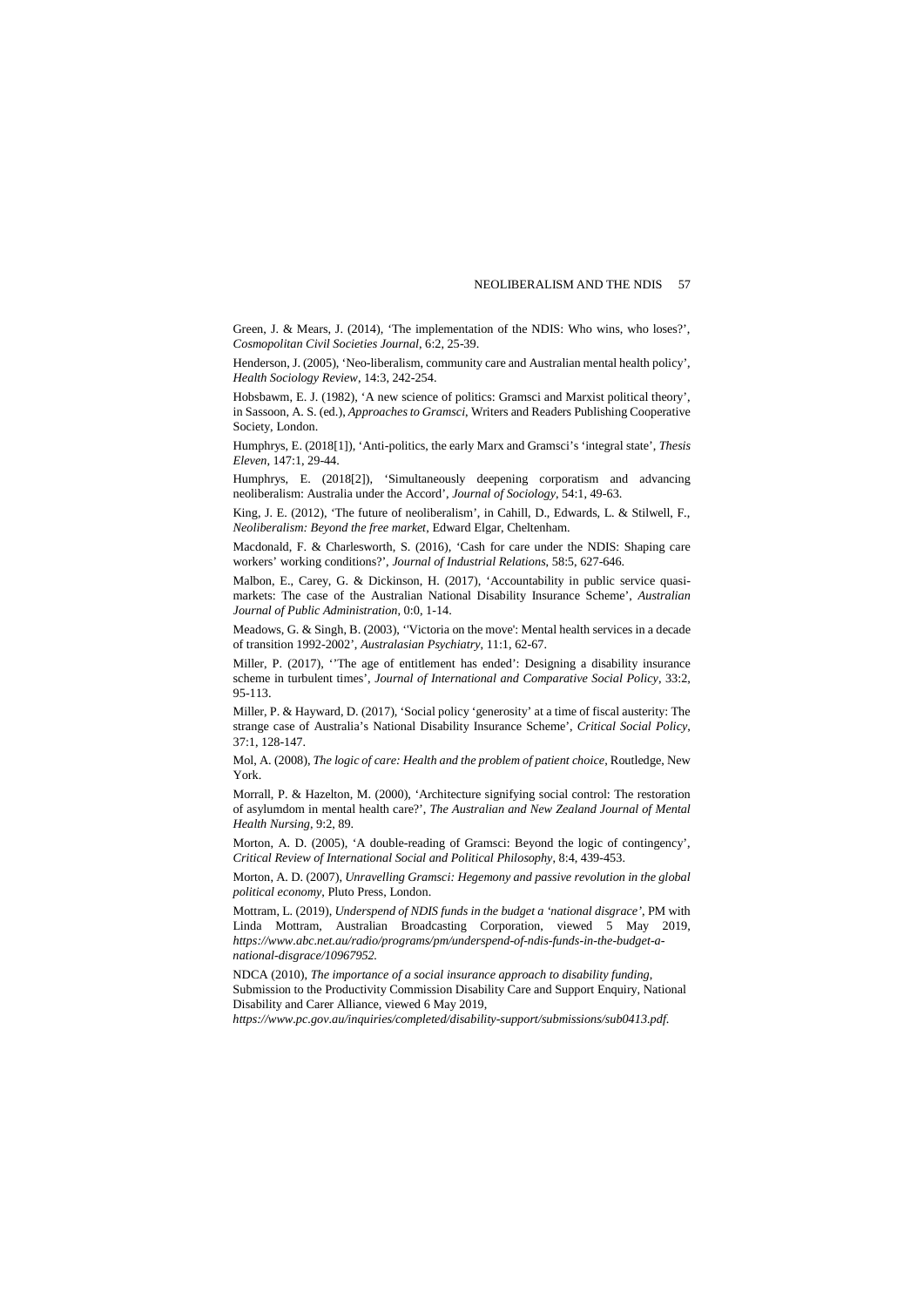NDIA (2016), *National Disability Insurance Scheme: Insurance principles and financial sustainability manual*, National Disability Insurance Agency, viewed 24 March 2019, *<https://www.ndis.gov.au/media/833/download>*.

NDIA (2018[1]), *Corporate plan 2018-22*, National Disability Insurance Agency, viewed 24 March 2019, *<https://www.ndis.gov.au/media/406/download>*.

NDIA (2018[2]), *National Disability Insurance Scheme market enablement framework*, National Disability Insurance Agency, viewed 23 March 2019,

*<https://www.ndis.gov.au/media/452/download>*.

NDIA (2019), *Media release from the Assistant Minister, Media release from the Minister*, National Disability Insurance Agency, viewed 6 May 2019,

*[https://www.ndis.gov.au/news/1992-ndis-price-increases-sustainable-and-vibrant](https://www.ndis.gov.au/news/1992-ndis-price-increases-sustainable-and-vibrant-disability-services-market)[disability-services-market](https://www.ndis.gov.au/news/1992-ndis-price-increases-sustainable-and-vibrant-disability-services-market)*.

NDP (2018), *Continuing Professional Development (CPD) Program*, National Disability Practitioners, viewed 25 March 2019, *<https://www.ndp.org.au/cpd>*.

Needham, C. & Dickinson, H. (2018), ''Any one of us could be among that number': Comparing the policy narratives for individualized disability funding in Australia and England', *Social Policy & Administration*, 52:3, 731-749.

Oliver, M. & Barnes, C. (2012), *The new politics of disablement*, Palgrave Macmillan, NY.

PWC (2011), *Disability expectations: Investing in a better life, a stronger Australia,*  PricewaterhouseCoopers, viewed 3 May 2019,

*<https://www.pwc.com.au/industry/government/assets/disability-in-australia.pdf>*.

PWDA & ACDA (2016), *Witness statement of Matthew Bowden*, People With Disability Australia & the Australian Cross Disability Alliance, viewed 30 June 2018, *[https://www.fwc.gov.au/sites/awardsmodernfouryr/common/AM2014196-witness-PwDA-](https://www.fwc.gov.au/sites/awardsmodernfouryr/common/AM2014196-witness-PwDA-22022016.pdf)[22022016.pdf](https://www.fwc.gov.au/sites/awardsmodernfouryr/common/AM2014196-witness-PwDA-22022016.pdf)*.

PC (2011), *Disability care and support*, Australian Productivity Commission, viewed 30 June 2018, *[https://www.pc.gov.au/inquiries/completed/disability-support/report/disability](https://www.pc.gov.au/inquiries/completed/disability-support/report/disability-support-overview-booklet.pdf)[support-overview-booklet.pdf](https://www.pc.gov.au/inquiries/completed/disability-support/report/disability-support-overview-booklet.pdf)*.

Richmond (1982), *Inquiry into health services for the psychiatrically ill and developmentally disabled*, New South Wales Department of Health, viewed 30 June 2018, *[https://nswmentalhealthcommission.com.au/sites/default/files/Inquriy%20into%20Health%](https://nswmentalhealthcommission.com.au/sites/default/files/Inquriy%20into%20Health%20Services%20for%20the%20Psychiatrically%20Ill%20and%20Developmentally%20Disabled%20-%20Richmond%20Report%20-%201983.pdf) [20Services%20for%20the%20Psychiatrically%20Ill%20and%20Developmentally%20Disa](https://nswmentalhealthcommission.com.au/sites/default/files/Inquriy%20into%20Health%20Services%20for%20the%20Psychiatrically%20Ill%20and%20Developmentally%20Disabled%20-%20Richmond%20Report%20-%201983.pdf) [bled%20-%20Richmond%20Report%20-%201983.pdf](https://nswmentalhealthcommission.com.au/sites/default/files/Inquriy%20into%20Health%20Services%20for%20the%20Psychiatrically%20Ill%20and%20Developmentally%20Disabled%20-%20Richmond%20Report%20-%201983.pdf)*.

Ryan, R. & Stanford, J. (2018), *A portable training entitlement system for the disability support services sector*, The Australian Institute, Sydney.

Sassoon, A. S. (1982), 'Passive revolution and the politics of reform', in Sassoon, A. S. (ed.), *Approaches to Gramsci*, Writers and Readers Publishing Cooperative Society, London.

Shakespeare, T. (2014), *Disability rights and wrongs revisited*, Taylor and Francis, Hoboken. Shapiro, J. P. (1993), *No pity: People with disabilities forging a new civil rights movement*,

Times Books, New York. Steketee, M. (2013), *How a forty-year-old proposal became a movement for change*, Inside

Story, viewed 6 May 2019, *[https://insidestory.org.au/how-a-forty-year-old-proposal](https://insidestory.org.au/how-a-forty-year-old-proposal-became-a-movement-for-change/)[became-a-movement-for-change/.](https://insidestory.org.au/how-a-forty-year-old-proposal-became-a-movement-for-change/)*